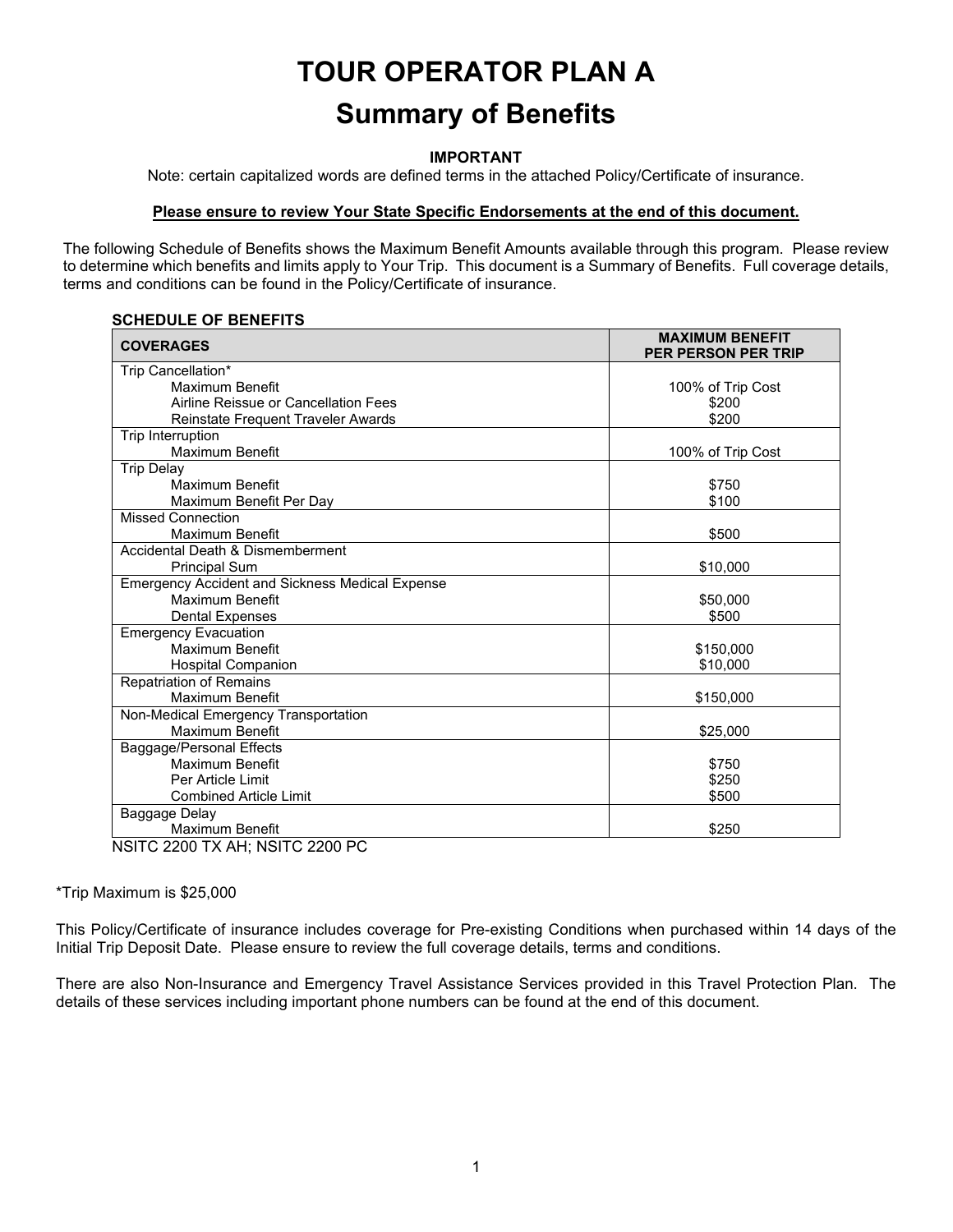

Nationwide Mutual Insurance Company One Nationwide Plaza Columbus, Ohio 43215

This Policy of insurance describes all of the travel insurance benefits, underwritten by Nationwide Mutual Insurance Company (herein referred to as the Company). The insurance benefits vary from program to program. Please refer to the accompanying purchase confirmation and Schedule of Benefits for specific information about the program You purchased. Please contact the administrator immediately if You believe that any of the information provided is incorrect.

This Policy of insurance is issued in consideration of application and payment of any premium due. All statements in the application are representations and not warranties. Only statements contained in a written application format will be used to void insurance, reduce benefits or defend a claim.

All premium is refundable only during the ten (10) day review period from the date of purchase (or from the date of receipt if mailed) provided You have not already departed on Your Trip and You have not incurred any claimable losses during that time. If You depart on Your Trip prior to the expiration of the review period, the review period shall automatically end upon Your departure.

You are not eligible to purchase coverage or receive benefits under this Policy if You are unable to travel, are limited from travel, are medically restricted from travel, or are experiencing and/or are under treatment for any illness or injury that limits or restricts Your ability to travel on the date of purchase.

You are not eligible to purchase coverage or receive benefits under this Policy if You have other insurance coverage for the loss(es) for which this Policy is intended to insurance against. Multiple recovers for the same loss covered by other insurance coverage is not available under this Policy.

NO DIVIDENDS WILL BE PAYABLE UNDER THIS POLICY.

The President and Secretary of Nationwide Mutual Insurance Company witness this Policy.

Jer 8

*Secretary President*

Licensed Resident Agent (where required by law)

# **TRAVEL PROTECTION POLICY**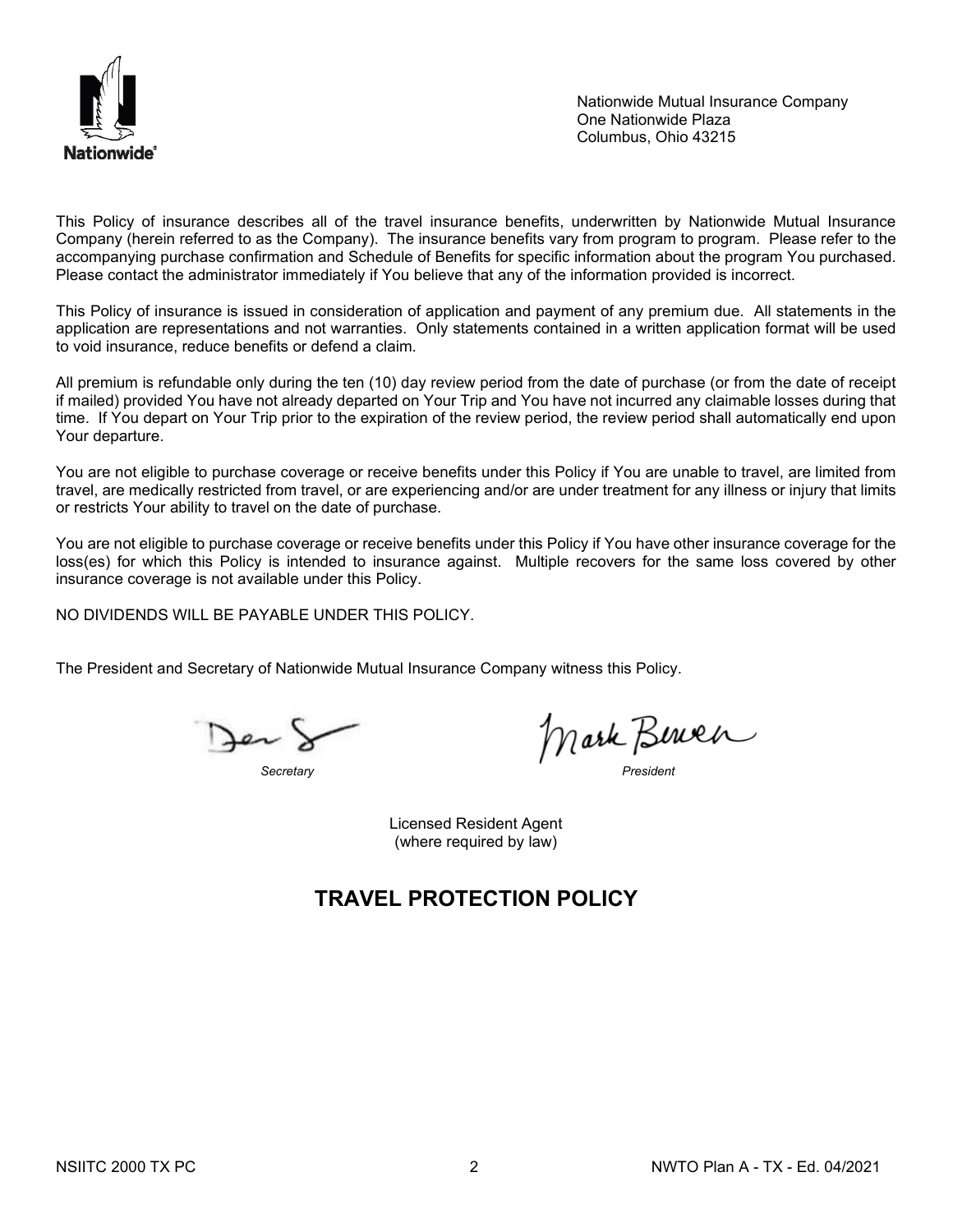#### **GENERAL DEFINITIONS**

#### **GENERAL PROVISIONS**

#### **COVERAGES:**

Trip Cancellation Trip Interruption Trip Delay Missed Connection Repatriation of Remains Non-Medical Emergency Transportation Baggage/Personal Effects Baggage Delay

### **LIMITATIONS AND EXCLUSIONS**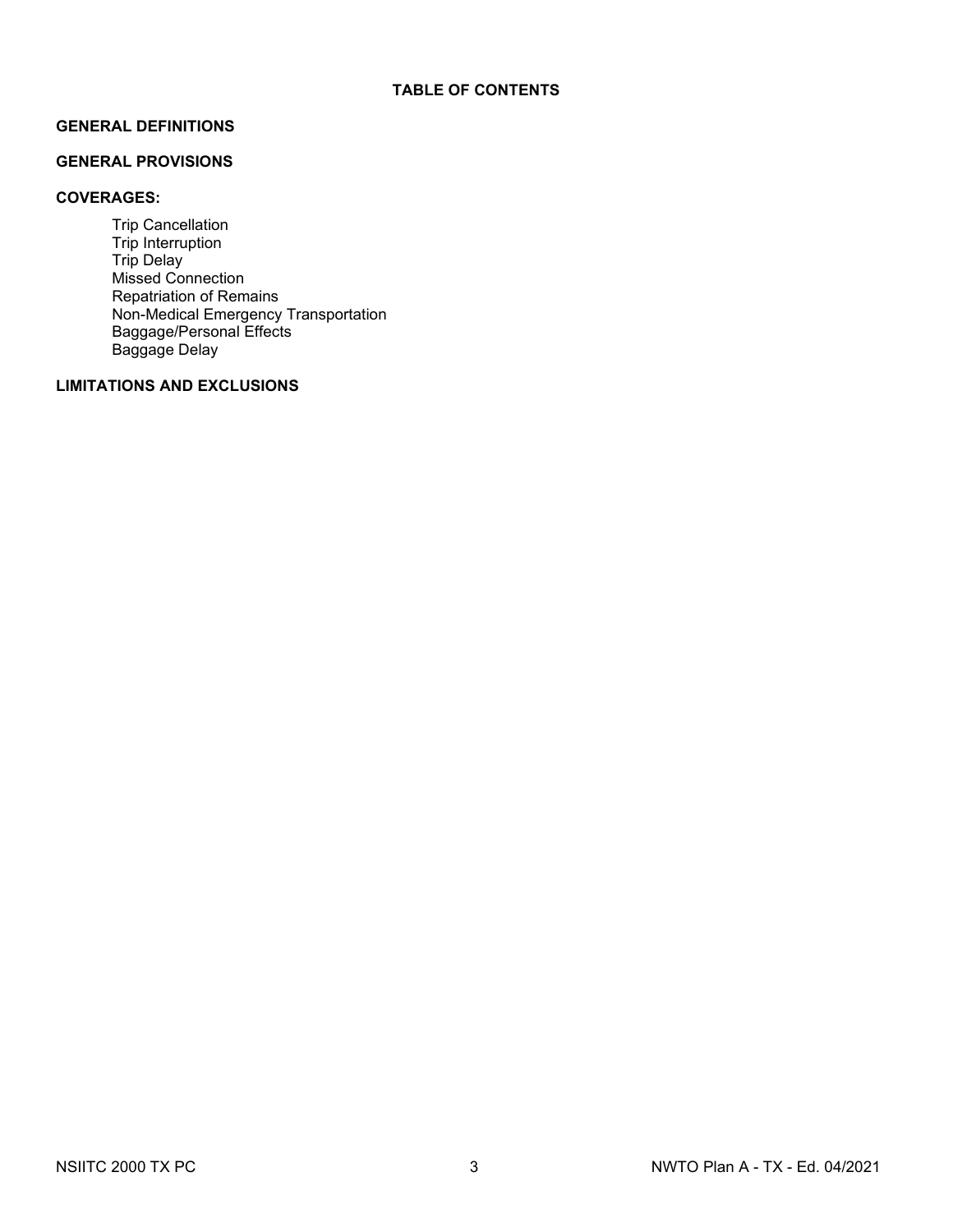### **NATIONWIDE MUTUAL INSURANCE COMPANY TRAVEL PROTECTION INSURANCE POLICY**

#### **GENERAL DEFINITIONS**

Throughout this document, when capitalized, certain words and phrases are defined as follows:

**Accident** means a sudden, unexpected, unintended, specific event that occurs at an identifiable time and place but shall also include exposure resulting from a mishap to a conveyance in which You are traveling.

**Accidental Injury** means Bodily Injury caused by an Accident (of external origin) that: 1) occurs while Your coverage is in effect under this Policy; and 2) requires physical examination and medical treatment by a Physician. The Injury must be the direct cause of loss, must be independent of all other causes, and must not be caused by or resulting from Your Sickness. The injury must be verified by a Physician in a format acceptable to the Company.

**Actual Cash Value** means the lesser of the replacement cost and the purchase price less Depreciation.

**Adventure Sports** means non-professional and non-competitive sports activities that are generally performed for recreation and leisure, and which are not a Bodily Contact Sport, Extreme Sport, Interscholastic Sport, Organized Sport or Mountaineering. Adventure Sports include but are not limited to: cycling, fishing, swimming, scuba diving for certified divers up to a maximum depth of sixty (60) feet and for uncertified divers up to a maximum depth of thirty (30) feet, snorkeling, white or black water rafting Grades 1-3, canoeing, kayaking, zip-lining, water skiing, camping, hiking, backpacking, sailing, boating, downhill Skiing, cross country Skiing, snowboarding, snowmobiling, sledding or tobogganing, snow tubing, ice skating, resort-sponsored activities, and approved activities of the Travel Supplier.

**Bankruptcy** means the total cessation of operations due to financial insolvency, with or without a filing.

**Bodily Contact Sports** means any competitive team sport in which players or participants may have direct physical contact with an opponent. Bodily Contact Sports include but are not limited to: football, soccer, baseball, wrestling, ice hockey, rugby and lacrosse. Bodily Contact Sports do not include Adventure Sports, Extreme Sports, Interscholastic Sports, Organized Sports or Mountaineering.

**Bodily Injury** means identifiable physical injury that is caused by an Accident and is independent of disease or bodily infirmity.

**Business Day** means all days except Saturday, Sunday, or holidays recognized by Texas.

**Business Partner** means an individual who: (a) is involved in a legal partnership with You; and (b) is actively involved in the day-to-day management of the business.

**Checked Baggage** means Personal Effects brought by You for planned use on Your Trip for which a claim check has been issued to You by a Common Carrier.

**Common Carrier** means any land, sea, and/or air conveyance operating under a valid license for the transportation of passengers for hire. Taxis, limousines, and ride share services are not Common Carriers as defined herein.

**Company** means Nationwide Mutual Insurance Company.

**Complications of Pregnancy** means conditions requiring hospital confinement whose diagnoses are distinct from the pregnancy, but are adversely affected by the pregnancy, including, but not limited to: acute nephritis, nephrosis, cardiac decompression, missed abortion, pre-eclampsia, intrauterine fetal growth retardation, and similar medical and surgical conditions of comparable severity. Complications of Pregnancy also includes termination of ectopic pregnancy, and spontaneous termination of pregnancy, occurring during a period of gestation in which a viable birth is not possible. Complications of Pregnancy do not include elective abortion, elective cesarean section, false labor, occasional spotting, morning sickness, physician prescribed rest during the period of pregnancy, hyperemesis gravidarum, and similar conditions associated with the management of a difficult pregnancy not constituting a distinct complication of pregnancy.

**Cruise** means any pre-paid sea arrangements made by You.

NSIITC 2000 TX PC 4 NWTO Plan A - TX - Ed. 04/2021 **Deductible** means the amount of expenses for covered services and supplies that must be incurred by You before specified benefits become payable.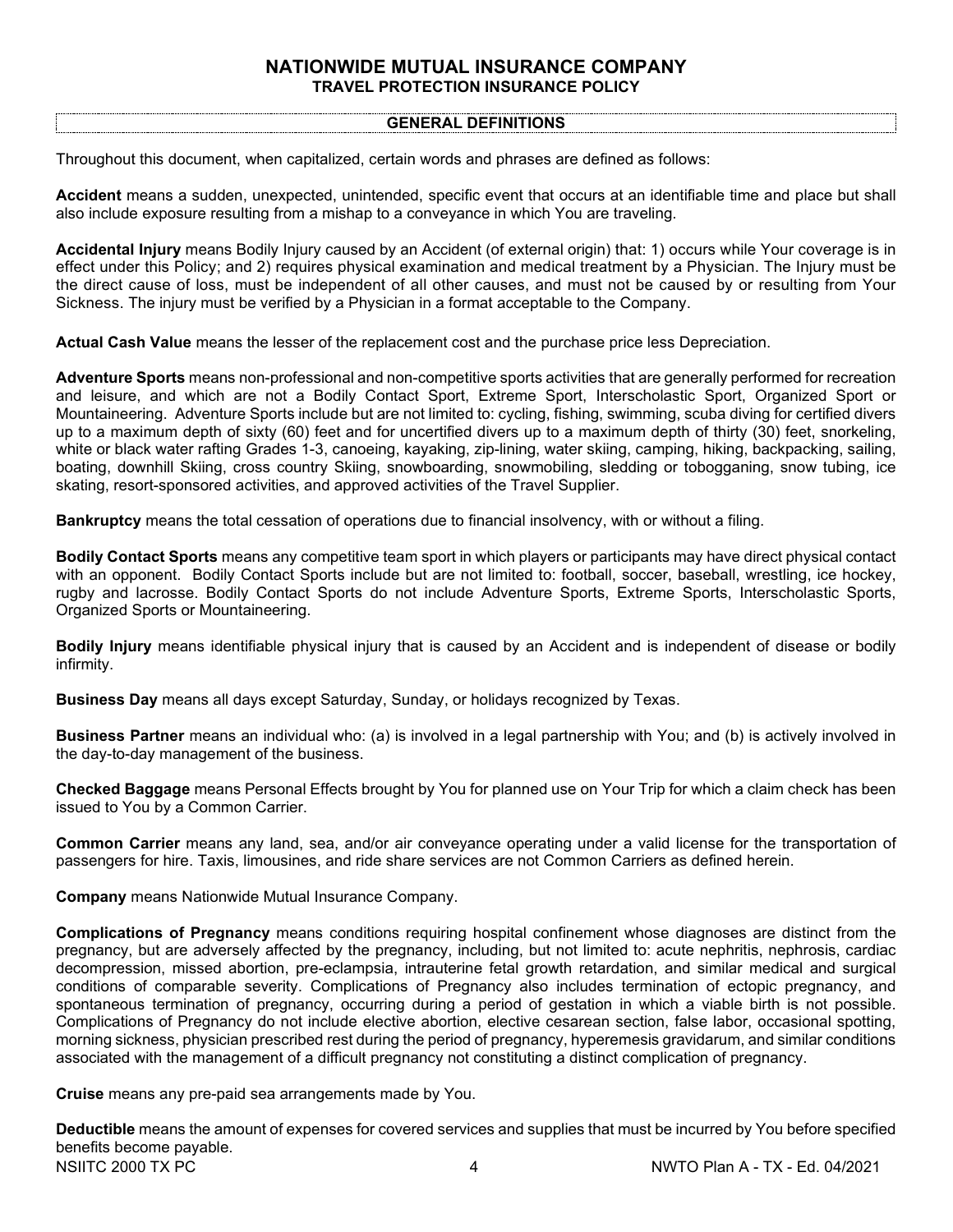**Default** means a material failure or inability to provide contracted services due to financial insolvency.

**Depreciation** means a reduction in value of ten percent (10%) per year from date of purchase for items accompanied by original receipts. For items not accompanied with a receipt, a reduction in value of twenty five percent (25%) the first year and ten percent (10%) per year thereafter. Depreciation will be calculated up to a maximum of eighty 80% from the estimated date of purchase as provided by You. There will be no reduction in value for an item less than one (1) year old and accompanied by an original receipt.

**Domestic Partner** means a person who is at least eighteen (18) years of age with whom You reside and can show evidence of cohabitation and shared financial assets and obligations for at least the previous six (6) months and has an affidavit of domestic partnership, if recognized by the jurisdiction within which You reside.

**Economy Fare** means the lowest published rate for a one-way economy ticket.

**Effective Date** means 12:01 A.M. local time, at Your location, on the day after the required premium for such coverage is received by the Company or its authorized representative.

**Eligible Person** means a resident of the United States who is listed on Your purchase confirmation, is scheduled to take a Trip, applies for coverage under the Policy, and pays the required premium.

**Extreme Sports** means any high-risk non-team sport or recreation activity that is dangerous and if performed optimally, even by the highly skilled, risks loss of life or limb. Extreme Sports often involve speed, height, a high level of physical exertion and/or highly specialized gear. Extreme Sports include but are not limited to: skydiving, BASE jumping, hang gliding, Parachuting, bungee jumping, caving, rappelling, spelunking, white or black water rafting above Grade 3, Skiing or snowboarding outside marked trails or in an area accessed by helicopter, Mountaineering, Rock Climbing, any high‐altitude activity, personal combat or fighting sports, rodeo, racing or practicing to race any motorized vehicle, bicycle or watercraft, free diving, and scuba diving at a depth greater than sixty (60) feet or without a dive master. Extreme Sports do not include Adventure Sports, Bodily Contact Sports, Interscholastic Sports or Organized Sports.

**Family Member** means Your or Your Traveling Companion's legal or common law spouse, parent, legal guardian, stepparent, grandparent, parents-in-law, grandchild, natural or adopted child, step-child, children-in-law, brother, sister, stepbrother, step-sister, brother-in-law, sister-in-law, aunt, uncle, niece or nephew, Business Partner, or Domestic Partner who reside in the United States, Canada or Mexico.

#### **Hazard** means:

- a) Any delay of a Common Carrier (including Inclement Weather);
- b) Any delay by a traffic Accident en route to a departure, in which You or Your Traveling Companion is not directly involved;
- c) Any delay due to lost or stolen passports, travel documents or money, Quarantine, hijacking, unannounced Strike, Natural Disaster, civil commotion or riot;
- d) A closed roadway causing cessation of travel to the destination of the Trip (substantiated by the department of transportation, state police, etc.).

**Home** means Your true, fixed and permanent place of residence and principal establishment, to which You have the intention of returning to at the end of Your Trip.

#### **Hospital** means a facility that:

- (a) holds a valid license if it is required by the law;
- (b) operates primarily for the care and treatment of sick or injured persons as in-patients;
- (c) has a staff of one or more Physicians available at all times;
- (d) provides twenty-four (24) hour nursing service and has at least one registered professional nurse on duty or call;

(e) has organized diagnostic and surgical facilities, either on the premises or in facilities available to the hospital on a pre-arranged basis; and

(f) is not, except incidentally, a clinic, nursing home, rest home, drug or physical rehabilitation facility or convalescent home for the aged, or similar institution.

**Inclement Weather** means any severe weather condition that delays the scheduled arrival or departure of a Common Carrier.

**Initial Deposit Date** means the date Your first Payment(s) or Deposit(s) for Your Trip is received by Your Travel Supplier.

**Insured** means the Eligible Person who elected to purchase coverage and whose premium was paid under the Policy.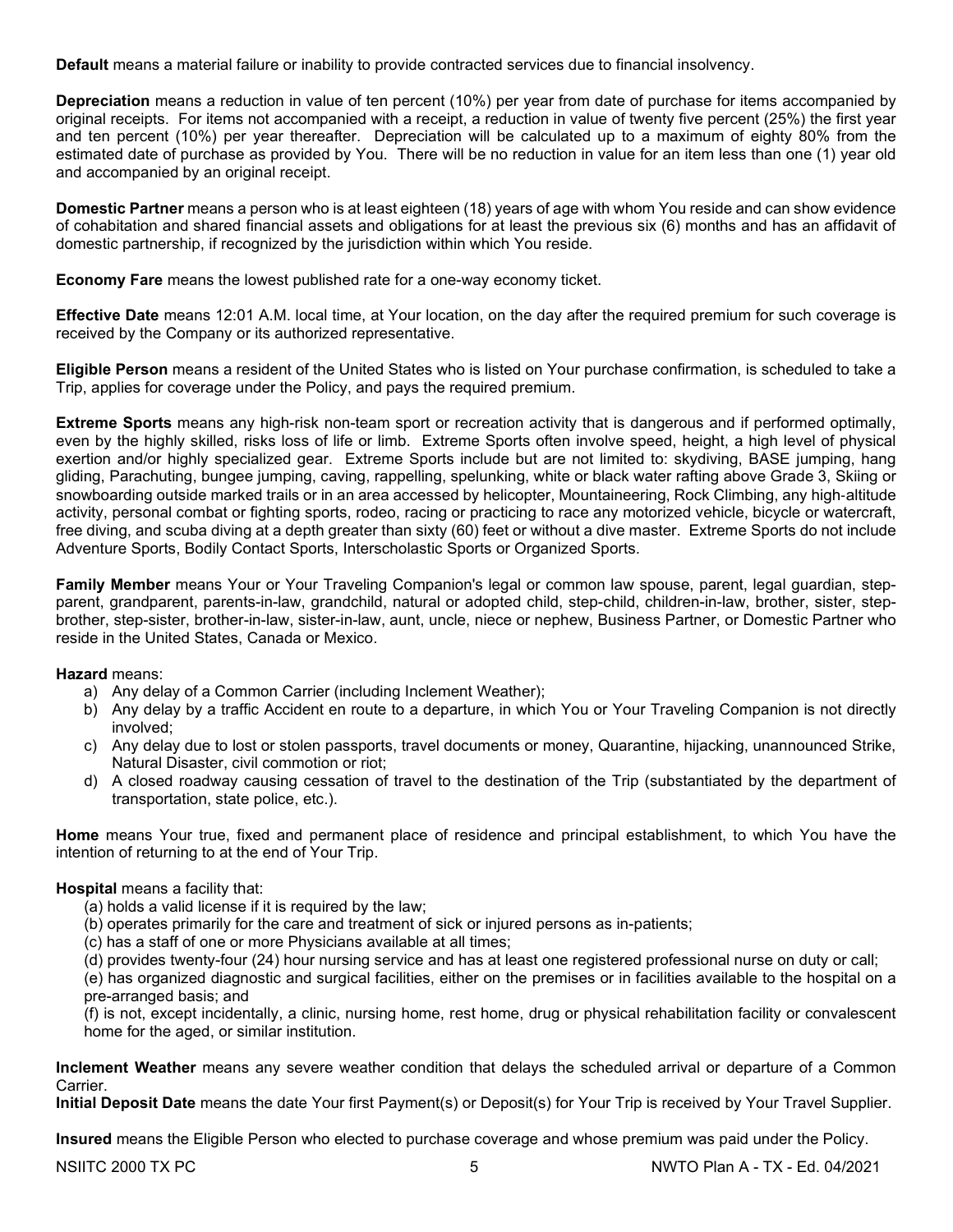**Interscholastic Sports** means any athletic contest or competition between accredited educational institutions if the participants are sponsored by the educational institution and are under the direct and immediate supervision of an employee of the educational institution. Interscholastic Sports includes the practice or training for the competition and the travel to or from such practice or competition in a vehicle designated by the educational institution, both while under the direct and immediate supervision of an employee of the educational institution. Interscholastic Sports do not include Adventure Sports, Bodily Contact Sports, Extreme Sports, Intramural Sports, Recreational Sports, club sports or Mountaineering.

**Intramural Sports** means competitive recreational sports organized within a school where matches or games are conducted between students of the same school (as opposed to teams who compete with other schools). Activities for Intramural Sports participants are not considered Interscholastic Sports.

**Loss** means Bodily Injury, Sickness or damage sustained by You, while coverage is in effect, in consequence of happening of one or more of the occurrences against which the Company has undertaken to indemnify You.

**Maximum Benefit** means the largest total amount that the Company will pay under any one benefit for You, as shown on the Schedule of Benefits and subject to any applicable sub-limits for certain types of activities.

**Mountaineering** means the sport, hobby or profession of walking, hiking, climbing and Rock Climbing up mountains that requires the use of ropes, harnesses, crampons or ice axes, and involves ascending beyond an altitude of four thousand five hundred (4,500) meters.

**Natural Disaster** means earthquake, flood, fire, hurricane, blizzard, avalanche, tornado, tsunami, volcanic eruption, or landslide that is due to natural causes and includes an event that is directly due to naturally occurring wildfire, earthquake, windborne dust or sand, volcanic eruption, tsunami, snow, rain or wind, that results in widespread and severe damage such that either the government of the country where the Natural Disaster occurs issues an official disaster declaration or the U.S. Government issues advice to leave the country where the Natural Disaster occurs. Natural Disaster does not include the direct or indirect effect of rain, wind or water associated with named storms meeting the definition of hurricane or typhoon, except in instances where:

- 1. the path of the named storm deviates by a distance of greater than two hundred (200) miles within a seventy-two (72) hour period from the path forecast by a national recognized meteorological service; or
- 2. less than seventy-two (72) hours advanced notice of a potential landfall for a named storm exists.

In no event, shall a Natural Disaster be deemed to apply to a marine vessel, ship or watercraft of any kind.

**Necessary Treatment** means medical services and/or supplies recommended by the treating Physician that must be performed during the Trip due to the serious and acute nature of the Sickness or Accidental Injury.

#### **Organized Sports** means **Intramural Sports** or **Recreational Sports**.

**Other Insurance** means any and every type of insurance covering the same or similar risk/loss as covered under this Policy. Coverage under this Policy shall be secondary to coverage under all Other Insurance except where prohibited by law.

**Parachuting** means an activity involving the breaking of a free fall from an airplane using a parachute.

**Payments or Deposits** means the cash, check, or credit card amounts actually paid for Your Trip. Payments made in the form of a certificate, voucher not purchased by cash, grant or discount are not Payments or Deposits as defined herein.

**Personal Computer** means a small, general purpose electronic device for storing and processing data that is created to be utilized by one individual at a time and can perform multiple functions. The size and capabilities of the computer allow it to be operated for personal purposes. Personal Computers shall include desktop computers and laptop computers. Personal Computers shall also include:

- tablets
- Personal Digital Assistant (PDA)
- handheld devices and smartphones
- e-readers

**Personal Effects** means Your privately-owned articles including clothing and toiletry items brought by You for planned use on Your Trip.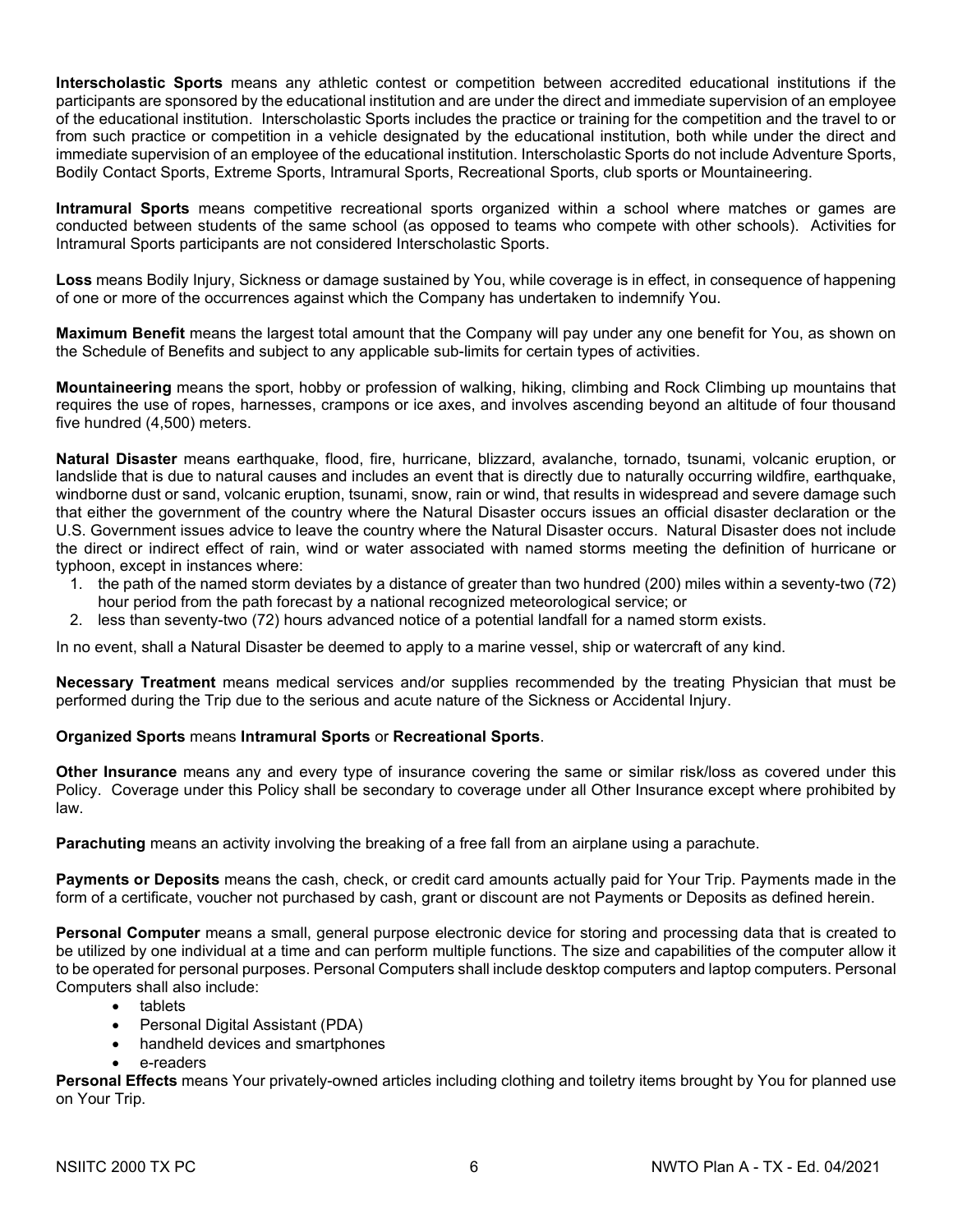**Physician** means a licensed practitioner of medical, surgical or dental services, or a Christian Science Practitioner, acting within the scope of his/her license. The treating Physician may not be You, Your Traveling Companion or a Family Member.

**Policy** means this document, and any endorsements, riders or amendments that will attach during the period of coverage.

**Political Situation** means a written recommendation by officials of Your Home Country that You leave Your Host Country for non-medical reasons, or, if You are expelled or declared persona non-grata, on the written authority of Your Host Country.

**Pre-Existing Condition** means an illness, disease, or other condition during the sixty (60) day period immediately prior to the Effective Date of Your Policy for which You, Your Traveling Companion, or a Family Member booked to travel with You: 1) exhibited symptoms that would have caused a typical person to seek care or treatment; or 2) received or received a recommendation for a test, examination, or medical treatment; or 3) took or received a prescription for drugs or medicine. Item (3) of this definition does not apply to a condition that is treated or controlled solely through the taking of prescription drugs or medicine and remains treated or controlled without any adjustment or change in the required prescription throughout the sixty (60) day period before the Effective Date of Your Policy.

**Quarantine** means Your strict isolation imposed by a Government authority or Physician to prevent the spread of disease. An embargo preventing You from entering a country is not a Quarantine.

**Reasonable Expenses** means any meal, lodging, local transportation and essential phone call expense that were necessarily incurred as the result of a covered event, and that were not provided free of charge or otherwise reimbursed by a Common Carrier, Travel Supplier or other party.

**Recreational Sports** mean those activities where the primary purpose of the activity is participation, with the related goals of improved physical fitness, fun, and social involvement. Recreational sports are usually perceived as being less stressful, both physically and mentally, on the participants. There are lower expectations regarding both performance and commitment to the sport in the recreational sphere as compared to competitive sports. Recreational Sports do not include Adventure Sports, Bodily Contact Sports, Extreme Sports, Interscholastic Sports, Intramural Sports or Mountaineering.

**Rock Climbing** means the activity of climbing up, down or across artificial rock walls or natural rock formations under the supervision of a guide and utilizing approved safety equipment.

**Scheduled Departure Date** means the date on which You are originally scheduled to leave on Your Trip.

**Scheduled Return Date** means the date on which You are originally scheduled to return to the point of origin or to a different final destination.

**Security Situation** means a civil and/or military uprising, insurrection, war, revolution, or other violent disturbance in a Host Country, which, in the opinion of either the recognized government of Your Home Country, the Host Country, or the Travel Assistance Company immediate evacuation is advised. Emergency Security Situation does not include Natural Disasters.

**Sickness** means an illness or disease of the body that: 1) requires a physical examination and medical treatment by a Physician and 2) commences, worsens or presents new symptoms while Your coverage is in effect.

**Ski** or **Skiing** means winter recreation of snow skiing, snowboarding, or telemarking on Trail systems as accessed by a pre-paid use ticket for lifts and/or use or admission, but does not include cross country skiing, back country skiing, heliskiing, extreme skiing, snowcat skiing, ski-jumping, off-piste skiing, tubing, luging, half-pipes, terrain parks, or other snow play activities either on or off Trails.

**Sound Natural Teeth** means teeth that are whole or properly restored and are without impairment, periodontal or other conditions and are not in need of the treatment provided for any reason other than an Accidental Injury. For purposes of this Policy, teeth previously restored with a crown, inlay, onlay, or porcelain restoration or treated by endodontics, except amalgam or composite resin fillings, are not considered Sound Natural Teeth.

**Strike** means any unannounced labor disagreement that interferes with the normal departure and arrival of a Common Carrier.

**Terrorist Incident** means an act of violence, other than civil commotion, insurrection or riot (that is not an act of war, declared or undeclared), that results in loss of life or major damage to property, by any person acting on behalf of, or in connection with, any organization that is generally recognized as having the intent to overthrow or influence the control of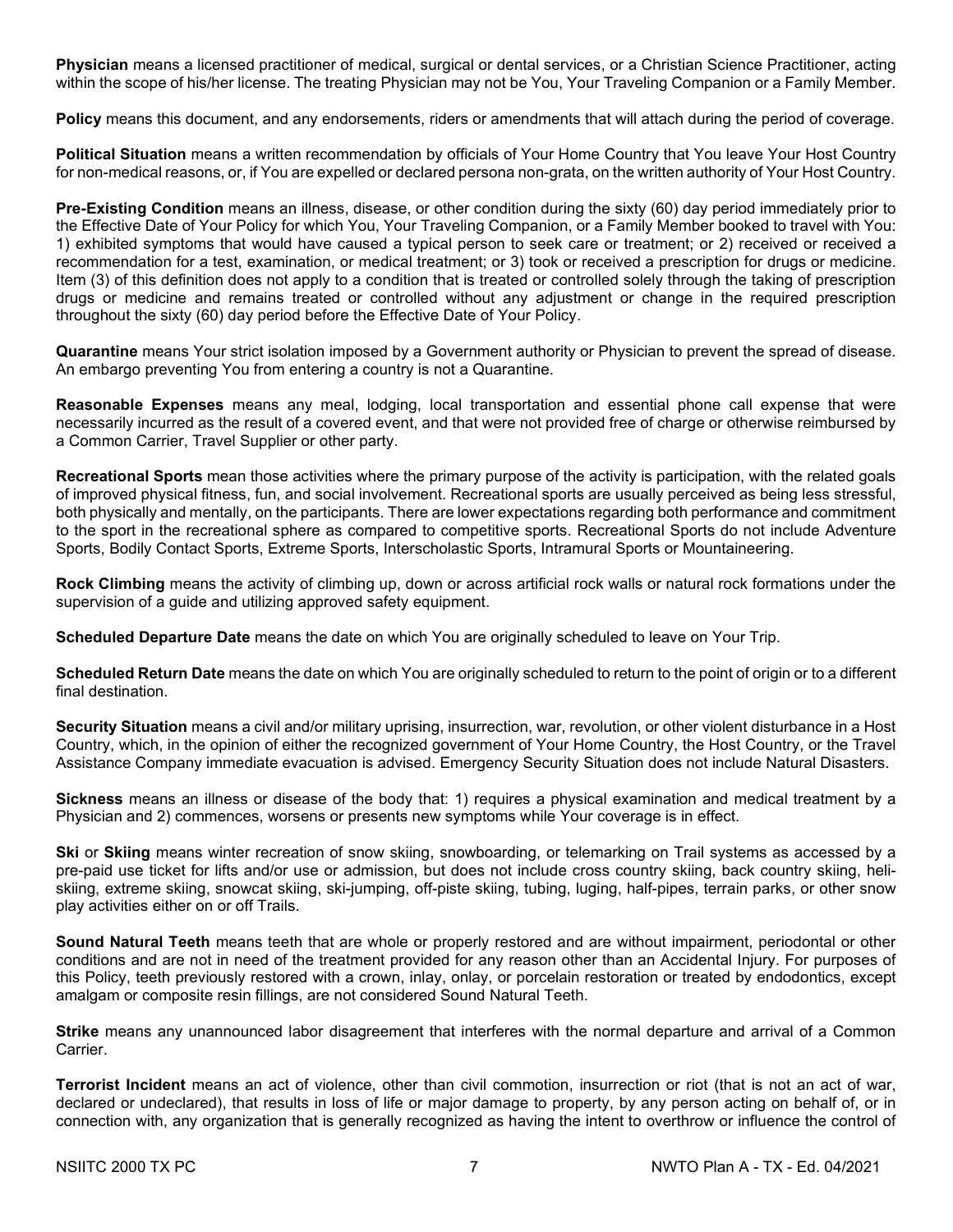any government. The act must be deemed an act of terrorism by U.S. Department of State or the law enforcement organization in charge at the location of the Terrorist Incident.

**Time Sensitive Period** means within fourteen (14) days of the Initial Deposit Date and within fourteen (14) days of payment for any subsequent Travel Arrangements added to Your Trip.

**Trails** means named skier paths as designated for downhill travel as shown on a resort trail map using the international difficulty rating Trails does not include connecting paths or cross-overs between downhill trails, trails that are outside the established marked and patrolled boundaries of a Ski resort, or areas designated as unsafe or closed by ski resort management for avalanche control work.

**Travel Arrangements** means: (a) transportation; (b) accommodations; and (c) other specified services arranged by the Travel Supplier for the Trip. Air arrangements covered by this definition also include any direct round trip air flights booked by others, to and from the scheduled Trip departure and return cities, provided the dates of travel for the air flights are within seven (7) total days of the scheduled Trip dates.

**Travel Assistance Company** means the service provider listed on Your purchase confirmation.

**Travel Supplier** means a Cruise line, airline, hotel, etc., who has made the land, air and/or sea arrangements.

**Traveling Companion** means a person who has coordinated Travel Arrangements or vacation plans with You and intends to travel with You during the Trip. Note, a group or tour leader is not considered Your Traveling Companion unless You are sharing room accommodations with the group or tour leader.

**Trip** means scheduled travel with a defined itinerary away from Your Home for which coverage is purchased under this Policy and premium is paid.

**Unforeseen** means not anticipated or expected and occurring after the Effective Date of Your Policy.

**Uninhabitable** means that, as determined by a qualified examiner selected by the Company in its sole discretion: (1) the building structure itself is unstable and there is a risk of collapse in whole or in part; (2) there is exterior or structural damage to the building allowing elemental intrusion, such as rain, wind, hail or flood; (3) immediate safety hazards affecting the building have yet to be cleared, such as debris on roofs or downed electrical lines; or (4) the building is without electricity or water and/or is not suitable for human occupancy.

**You or Your** refers to the Insured.

#### **GENERAL PROVISIONS**

The following provisions apply to all coverages:

**LEGAL ACTIONS -** No legal action for a claim can be brought against the Company until sixty (60) days after the Company receives Proof of Loss. No legal action for a claim can be brought against the Company more than two (2) years and one (1) day from the date of the cause of action first accrues.

**CONTROLLING LAW -** Any part of this Policy that conflicts with the state law where the Policy is issued is changed to meet the minimum requirements of that law.

**GOVERNING JURISDICTION** – The insurance regulatory agency and courts of the jurisdiction in which You reside shall have jurisdiction over the individual coverage as if such coverage or plan were issued directly to You.

**MISREPRESENTATION AND FRAUD –** This Policy was issued in reliance on the information You provided at the time of application. The Company may deny all coverage under this Policy, or, at the Company's election, assert any other remedy available under applicable law, if You or and Traveling Companion seeking coverage under this Policy knowingly concealed, misrepresented or omitted any material fact or engaged in fraudulent conduct at the time of application, at any time during the policy period, or in connection with the filing or settlement of any claim.

**DUTY OF COOPERATION** - You agree to fully cooperate with the Company in the event the Company determines that an investigation is warranted regarding any claim for coverage under this Policy. You agree to comply with all requests by the Company to provide information and/or documentation related to any claim under this Policy. You agree to cooperate with the Company in the investigation and assessment of any loss and/or circumstances giving rise to a loss under this Policy.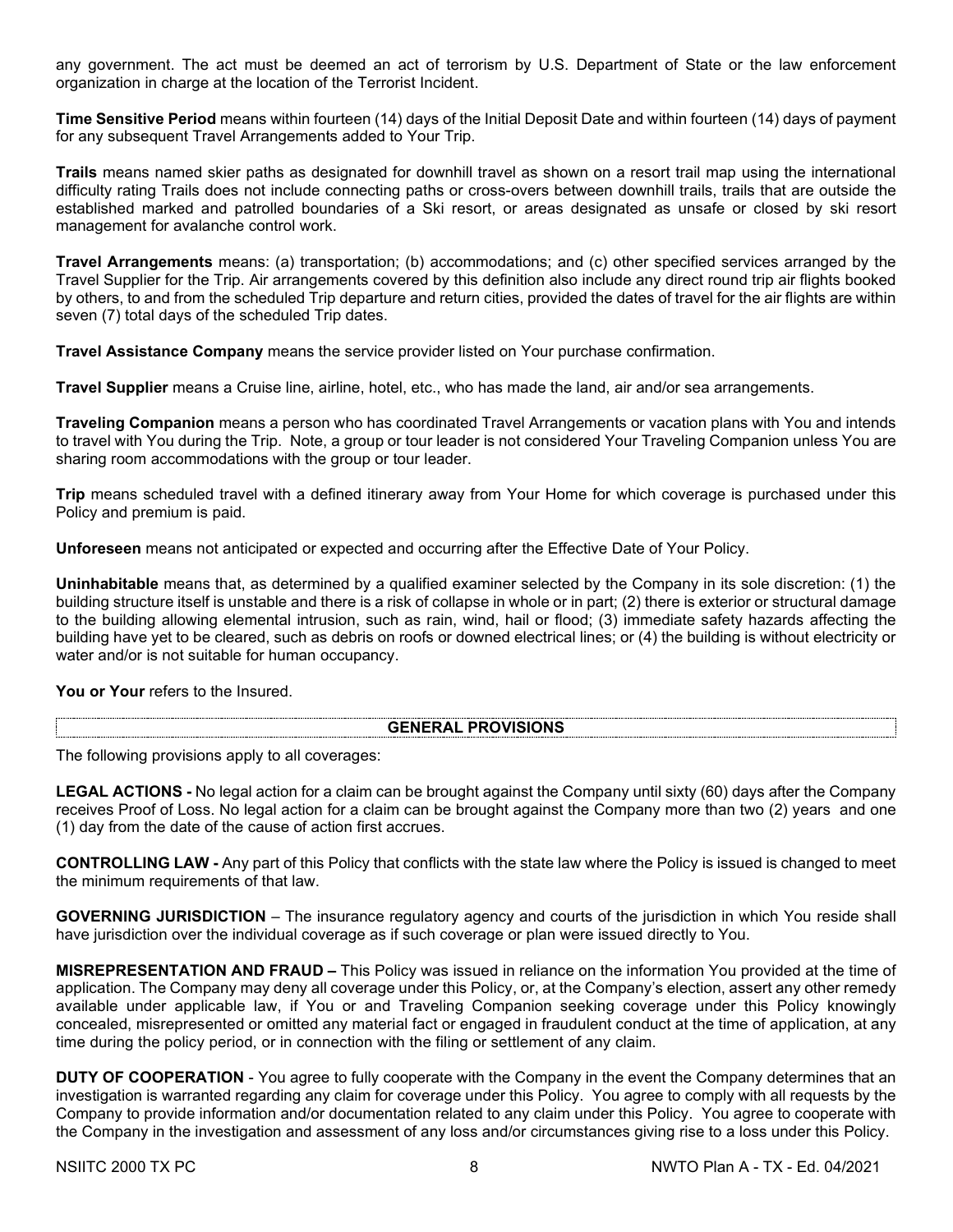**SUBROGATION -** To the extent the Company pays for a Loss suffered by You, the Company will take over the rights and remedies You had relating to the Loss. This is known as subrogation. You must help the Company to preserve its rights against those responsible for the Loss. This may involve signing any papers and taking any other steps the Company may require. If the Company takes over Your rights, You must sign an appropriate subrogation form supplied by the Company.

**ASSIGNMENT -** This Policy and all coverages provided are not assignable, whether by operation of law or otherwise, but benefits may be assigned.

#### **WHEN YOUR COVERAGE BEGINS** - Provided:

- a) coverage has been elected; and
- b) the required premium has been paid.

All coverage except Trip Cancellation will begin on the Scheduled Departure Date, or the actual departure date if change is required by a Common Carrier, when You depart for the first Travel Arrangement (or alternate travel arrangement if You must use an alternate travel arrangement to reach Your Trip destination) for Your Trip. Coverage will not begin before the Effective Date shown on Your purchase confirmation. No coverage can be purchased after a person departs on a Trip.

Trip Cancellation coverage will begin on Your Effective Date. No coverage can be purchased after a person departs on a trip.

### **WHEN YOUR COVERAGE ENDS:**

Trip Cancellation coverage will end on the earlier of: (a) the scheduled departure time on the Scheduled Departure Date of Your Trip; (b) the date and time You depart on Your Trip; or (c) the date and time You cancel Your Trip.

All Other Coverages will end the earliest of the following:

- (a) the Scheduled Return Date as stated on the travel tickets;
- (b) the date and time You return to Your origination point if prior to the Scheduled Return Date;

(c) the date and time You deviate from, leave or change the original Trip itinerary (unless due to Unforeseen and unavoidable circumstances covered by the Policy);

(d) if You extend the return date, coverage will terminate at 11:59 P.M., local time, at Your location on the Scheduled Return Date, unless otherwise authorized by the Company in advance of the Scheduled Return Date;

- (e) when Your Trip exceeds ninety (90) days;
- (f) the Return Date as stated on Your purchase confirmation.

Coverage will not end solely because an Insured is an elected official in Texas.

**EXTENDED COVERAGE -** Coverage will be extended under the following conditions, should they occur during the journey to the return destination or to a different destination:

(a) When You commence air travel from Your origination point: (i) within two (2) days before the commencement of the Travel Arrangements, coverage shall apply from the time of departure from the origination point; or (ii) greater than two (2) days before the commencement of the Travel Arrangements, the extension of coverage shall be provided only during Your air travel.

(b) If You return to Your origination point: (i) within two (2) days after the completion of the Travel Arrangements, coverage shall apply until the time of return to the origination point; or (ii) greater than two (2) days after the completion of the Travel Arrangements, the extension of coverage shall be provided only during Your air travel.

(c) If You are a passenger on a scheduled Common Carrier that is unavoidably delayed up to five (5) days in reaching the final destination, coverage will be extended for the period of time needed to arrive at the final destination.

In no event will coverage be extended for unscheduled extensions to Your Trip for which premium has not been paid in advance.

**EXCESS INSURANCE LIMITATION** - The insurance provided by this Policy shall be in excess of all Other Insurance and shall be secondary to coverage under all Other Insurance. If at the time of the occurrence of any Loss there is Other Insurance in place, the Company shall be liable only for the excess of the amount of Loss not paid or payable by Other Insurance.

#### **The following provisions apply to all benefits except Baggage/Personal Effects and Baggage Delay:**

**PAYMENT OF CLAIMS -** The Company, or its designated representative, will pay a claim after receipt of acceptable Proof of Loss.

Any payment made in good faith will discharge the Company's liability to the extent of the claim.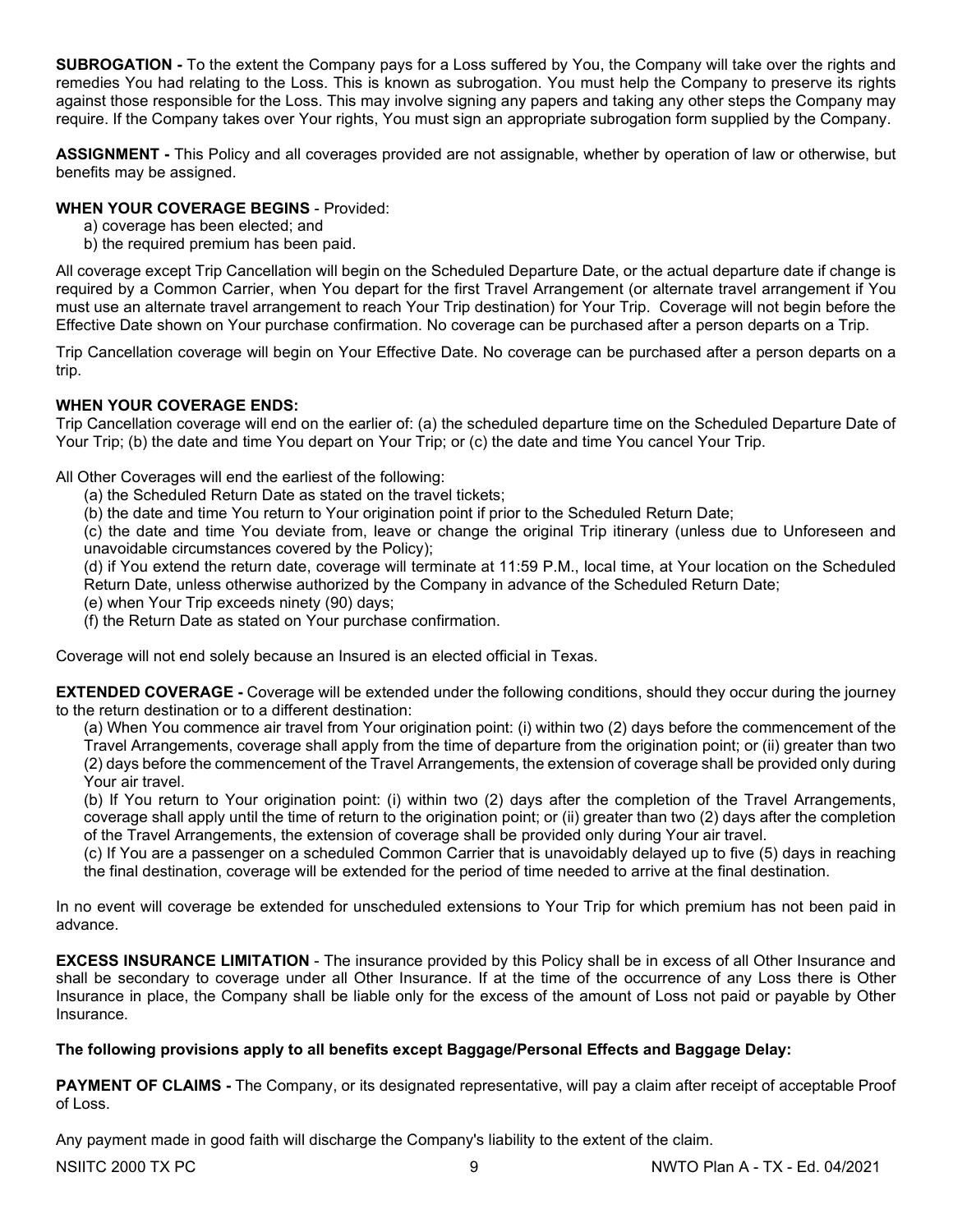The applicable benefit amount will be reduced by the amount of benefits, if any, previously paid by Other Insurance policies. In no event will the Company reimburse You for an amount greater than the amount paid by You.

All benefits payable under this Policy shall be reduced by the amount of any credit, voucher or refund provided by any Common Carrier, Travel Supplier or any other third party.

**NOTICE OF CLAIM -** Written notice of claim must be given by the claimant (either You or someone acting for You) to the Company or its designated representative within seven (7) days after a covered Loss first begins. Notice should include Your name and the Plan number. Notice should be sent to the Company's administrative office, at the address shown on the cover page of the Policy, or to the Company's designated representative.

**PROOF OF LOSS -** You have ninety-one (91) days from the date of Your Loss to submit Your claim to the Company, except as otherwise provided by law.

Within fifteen (15) Business Days after the Company receives notice of a claim, the Company will:

- acknowledge receipt of the claim (If acknowledgement of the claim is not made, in writing, the Company will make a record of the date, means, and content of the acknowledgement.)
- commence any investigation of the claim; and
- request from You all items, statements, and forms that the Company reasonably believe, at that time, will be required from You. Additional requests may be made if during the investigation of the claim such additional requests are necessary.

The Company will notify You in writing of the acceptance or rejection of a claim no later than fifteen (15) Business Days after the Company receive all Proof of Loss required by the Company. If the Company rejects the claim, the Company will tell You the reasons for the rejection. If the Company unable to accept or reject the claim within fifteen (15) Business Days after the Company receives all Proof of Loss required, the Company will notify You within the fifteen (15) Business-Day period and tell You why the Company needs additional time to investigate the claim. If the Company require additional time to investigate Your claim, the Company will notify You if the Company accepts or rejects the claim no later than forty-five (45) Business Days after the Company request additional time to investigate the claim.

**PHYSICAL EXAMINATION AND AUTOPSY -** The Company, or its designated representative, at its own expense, have the right to have You examined as often as necessary while a claim is pending. The Company, or its designated representative, also has the right to have an autopsy made unless prohibited by law.

**EXAMINATION UNDER OATH** – The Company, or its designated representative, at its own expense, have the right to have You questioned under oath as often as necessary while a claim is pending. In the event the individual being questioned is a minor, the minor has a right to have a parent or guardian present.

#### **The following provisions apply to Baggage/Personal Effects and Baggage Delay coverages:**

**NOTICE OF LOSS -** If Your property covered under this Policy is lost, stolen or damaged, You must:

- (a) notify the Company, or its authorized representative as soon as possible;
- (b) take immediate steps to protect, save and/or recover the covered property:
- (c) give immediate notice to the carrier, Travel Supplier, property manager or bailee who is or may be liable for the Loss or damage and provide a copy of such notification to the Company;
- (d) notify the police or other authority in the case of robbery or theft within twenty-four (24) hours and provide a copy of such report to the Company; and
- (e) complete all steps required by local police or authorities to pursue investigation of the claim in the case of robbery or theft.

**SETTLEMENT OF LOSS –** Claims will be paid no later than the fifth (5<sup>th</sup>) Business Day after the Company has notified the claimant that the claim is covered. If the Company's payment of such claim is conditioned on Your performance of an act requested by the Company, the Company will pay the claim no later than the  $(5<sup>th</sup>)$  Business Day after the date You perform such act. If payment of the claim is delayed, the Company will pay the claim plus eighteen percent (18%) interest per year, plus reasonable attorney fees. If a lawsuit is filed, such attorney fees shall be taxed as part of the costs in the case.

In the event of a weather-related catastrophe or major natural disaster, as defined by the Texas Insurance Commissioner, the claims-handling deadlines imposed under this section are extended for an additional fifteen (15) days.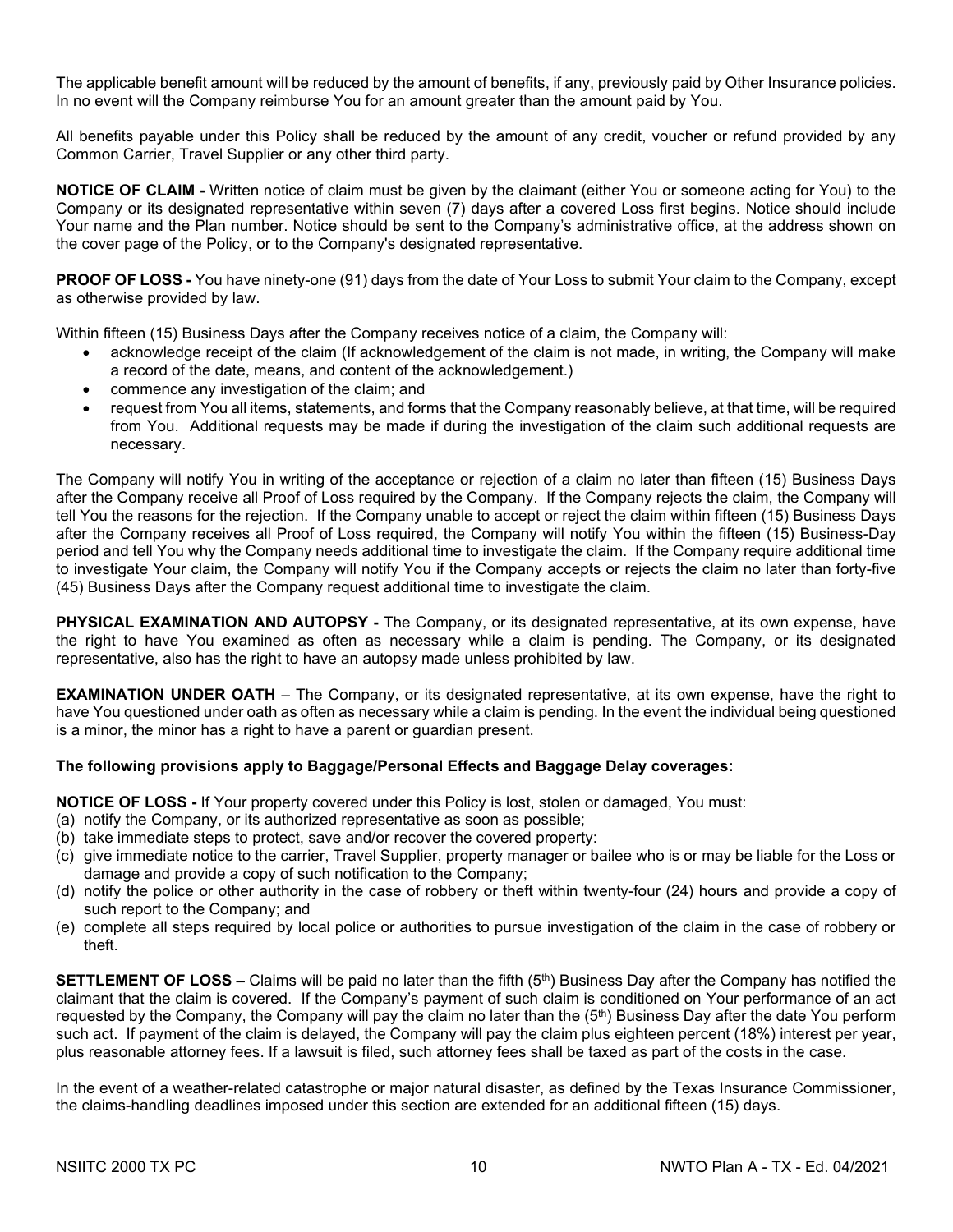**DISAGREEMENT OVER SIZE OF LOSS:** If there is a disagreement about the amount of the Loss, within thirty (30) days of the date of the disagreement either You or the Company can make a written demand for an appraisal. Within fifteen (15) days after the demand, You and the Company will each select their own competent appraiser. After examining the facts, each of the two appraisers will give an opinion within fifteen (15) days if their selection on the amount of the Loss. If they do not agree, they will select an arbitrator within fifteen (15) days from the date of their opinion. Any figure agreed to by two (2) of the three (3) (the appraisers and the arbitrator) will be binding. The appraiser selected by You will be paid by You. The Company will pay the appraiser they choose. You will share equally with the Company the cost for the arbitrator and the appraisal process.

#### **COVERAGES**

No Coverage is intended to duplicate or overlap any other Coverage or benefit provided under this Policy. Should there be an inadvertent duplication of benefit or coverage, the Company will only provide payable benefits under the Coverage with the highest Maximum Benefit or largest scope of coverage subject to any applicable sub-limits.

#### **TRIP CANCELLATION**

The Company will reimburse You, up to the Maximum Benefit shown on the Schedule of Benefits subject to any applicable sub-limits, if You cancel Your Trip for any of the following reasons that are Unforeseen and takes place after Your Effective Date:

- 1. Your Sickness, Accidental Injury or death, that results in medically imposed restrictions as certified by a Physician at the time of Loss preventing Your participation in the Trip. A Physician must advise to cancel the Trip on or before the Scheduled Departure Date.
- 2. Sickness, Accidental Injury or death of a Family Member or Traveling Companion booked to travel with You, that results in medically imposed restrictions as certified by a Physician that causes Your Trip to be cancelled.
- 3. Sickness, Accidental Injury or death of a non-traveling Family Member.
- 4. The death or Hospitalization of Your Host at Destination within thirty (30) days of the date of Your Trip.
- 5. You will be attending a Family Member's childbirth provided the pregnancy begins after Your Effective Date and can be verified by medical records.
- 6. After five (5) years of continuous employment at the same company, You are terminated or laid-off, from full time employment by that company through no fault of Your own;
- 7. You, Your Traveling Companion or Family Member, who are military personnel, are called to emergency duty to provide aid or relief in the event of a Natural Disaster (this does not include war).
- 8. Weather at the departure site that causes complete cessation of services for at least forty-eight (48) consecutive hours of the Common Carrier with whom You are scheduled to travel and prevents You from reaching Your destination. This benefit will not apply if the Natural Disaster has been forecasted or a storm has been named prior to purchase of this Policy.
- 9. You or Your Traveling Companion are delayed or have arrangements cancelled by a Common Carrier due to delays resulting from Inclement Weather, mechanical breakdown, or an organized labor Strike that affect public transportation, provided:
	- a. the scheduled carrier connecting times must be no less than ninety (90) minutes; and
	- b. the scheduled time between arrival at the scheduled Trip departure city and the scheduled Trip departure is four (4) hours or longer.
- 10. A Terrorist Incident that occurs in Your departure city or in a city listed on Your Trip itinerary and within thirty (30) days prior to Your Scheduled Departure Date. Benefits are not provided if the Travel Supplier offers a substitute itinerary. This does not include flight connections or other transportation arrangements to reach Your destination. Your Scheduled Departure Date must be no more than fifteen (15) months beyond Your Effective Date. A Terrorist Incident that occurs onboard an in-flight aircraft is not covered.
- 11. The airport terminal from which You are scheduled to fly, within twelve (12) hours of arrival at the terminal or while You are physically at the terminal, is closed due to a documented security breach.
- 12. You or Your Traveling Companion are a victim of a felonious assault.
- 13. You or Your Traveling Companion being hijacked, Quarantined, required to serve on a jury, or subpoenaed within ten (10) days of departure; having Your Home made Uninhabitable by Natural Disaster; or burglary of Your Home within ten (10) days of departure.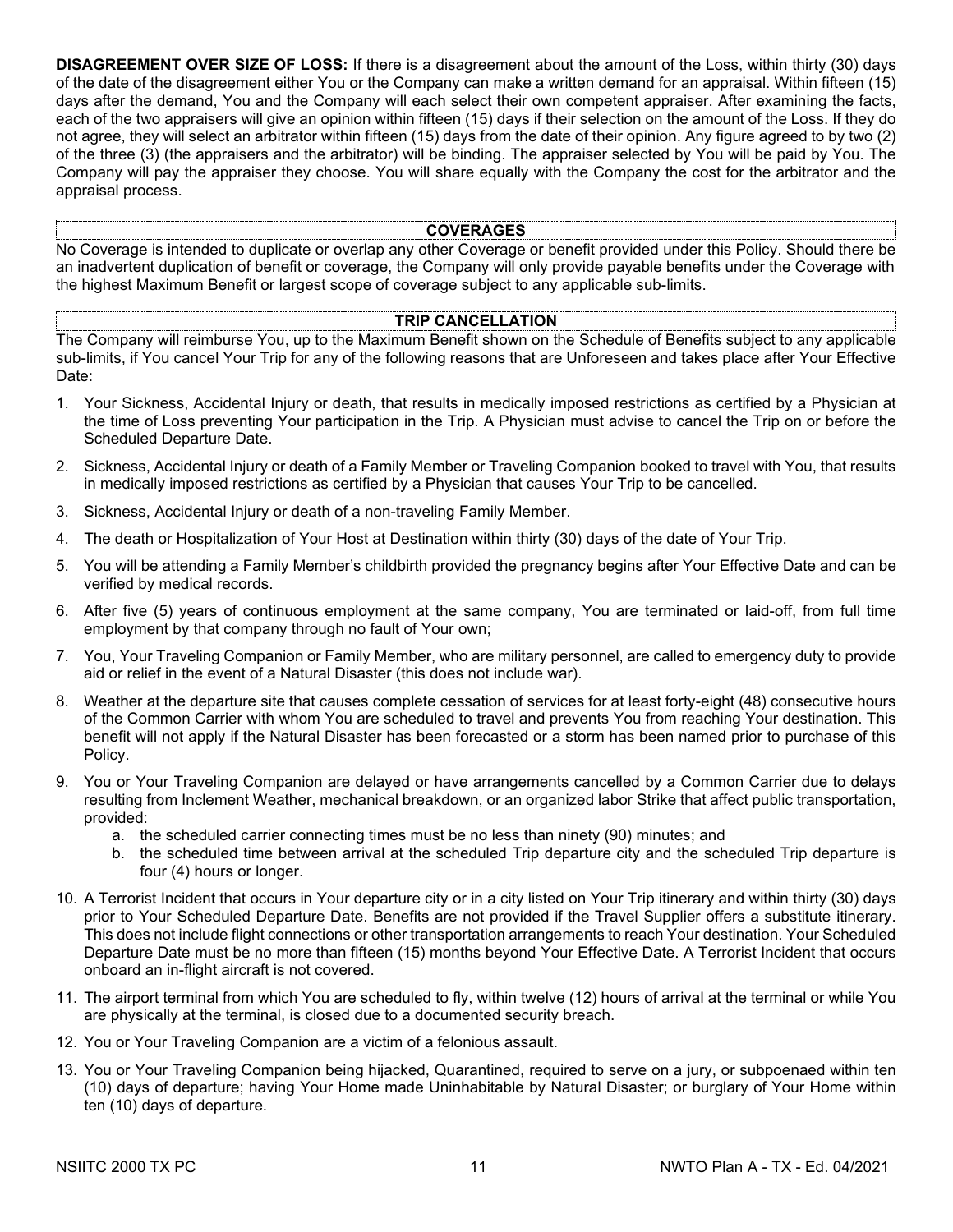- 14. You or Your Traveling Companion being directly involved in a traffic accident (substantiated by a police report provided by You to the Company) while en route to departure.
- 15. Bankruptcy or Default of a Travel Supplier causing a complete cessation of travel services provided the Bankruptcy or Default occurs more than ten (10) days following Your Effective Date. Benefits will be paid due to Bankruptcy or Default of an airline only if no alternate transportation is available. If alternate transportation is available, benefits will be limited to the change fee charged to allow You to transfer to another airline in order to get to Your intended destination. This benefit only applies if Your Scheduled Departure Date is no more than fifteen (15) months beyond Your Effective Date and Your payment for this Policy is received within the Time Sensitive Period.
- 16. Strike that causes complete cessation of services of the Common Carrier with whom You or Your Traveling Companion are scheduled to travel for at least forty-eight (48) consecutive hours.

The Company will reimburse You up to the Maximum Benefit shown on the Schedule of Benefits, subject to any applicable sub-limits, for the following:

- (a) pre-paid non-refundable cancellation charges imposed by the Travel Suppliers;
- (b) airfare cancellation charges for flights in connection with Your Trip commencing within one day of the Travel Arrangements;
- (c) If Your Travel Supplier cancels Your Trip, You are covered up to the Maximum Benefit shown on the Schedule of Benefits for the reissue fee charged by the airline for the tickets, or for the cost charged by the airline to retain Your frequent flyer miles if not used to purchase the airline ticket in conjunction with this Trip. You must have covered the entire cost of the Trip including the airfare;

In no event shall the amount reimbursed exceed the amount You pre-paid for the Trip.

SPECIAL CONDITIONS: You must advise the Company or its authorized representative within seventy-two (72) hours in the event of a claim. If the claim is not reported within seventy-two (72) hours, it should be reported as soon as possible. All other delays of reporting beyond seventy-two (72) hours will result in reduced benefit payments.

#### **SINGLE OCCUPANCY COVERAGE**

The Company will reimburse You for the additional cost incurred during the Trip as a result of a change in the per person occupancy rate for pre-paid Travel Arrangements if a person booked to share accommodations with You has his/her Trip delayed, canceled, or interrupted for a covered reason and You do not cancel. This benefit is subject to the same Maximum Benefit indicated above.

#### **TRIP INTERRUPTION**

The Company will reimburse You, up to the Maximum Benefit shown on the Schedule of Benefits, subject to any applicable sub-limits, if You interrupt Your Trip after Your departure or if You join Your Trip after Your Scheduled Departure Date due to any of the following Unforeseen reasons that occur while this coverage is in effect for You:

- 1. Your Sickness, Accidental Injury or death, that results in medically imposed restrictions as certified by a Physician at the time of Loss preventing Your continued participation in the Trip. A Physician must advise to cancel the Trip on or before the Scheduled Return Date.
- 2. Sickness, Accidental Injury or death of a Family Member or Traveling Companion booked to travel with You that a.) occurs while You are on Your Trip; b.) requires Necessary Treatment at the time of interruption; and c.) as certified by a Physician, results in medically imposed restrictions as to prevent that person's continued participation on the Trip.
- 3. Sickness, Accidental Injury or death of a non-traveling Family Member.
- 4. The death or Hospitalization of Your Host at Destination during Your trip.
- 5. You will be attending a Family Member's childbirth and the pregnancy begins after Your Effective Date and can be verified by medical records.
- 6. After five (5) years of continuous employment at the same company, You are terminated or laid-off during Your Trip, from full time employment by that company through no fault of Your own.
- 7. You, Your Traveling Companion or Family Member, who are military personnel, and are called to emergency duty to provide aid or relief in the event of a Natural Disaster (this does not include war).
- 8. Weather at the departure site that causes complete cessation of services for at least forty-eight (48) consecutive hours of the Common Carrier on which You are scheduled to travel and prevents You from reaching Your destination. This benefit will not apply if the Natural Disaster has been forecasted or a storm has been named prior to purchase of this coverage.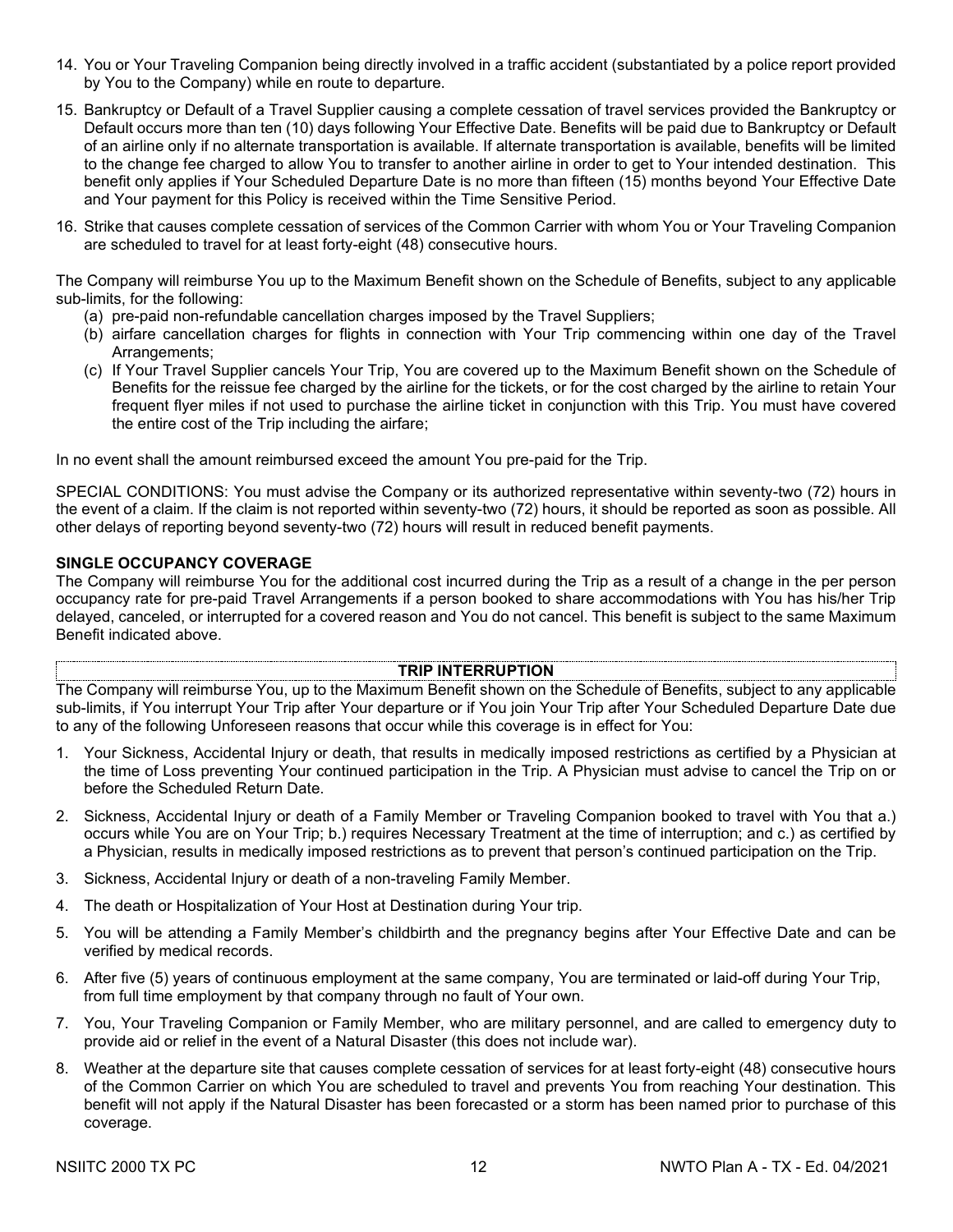- 9. You or Your Traveling Companion are delayed or has arrangements cancelled by a Common Carrier due to delays resulting from Inclement Weather, mechanical breakdown, or an organized labor Strike that affects public transportation, provided:
	- a. the scheduled carrier connecting times must be no less than ninety (90) minutes; and
	- b. the scheduled time between arrival at the scheduled Trip departure city and the scheduled Trip departure is four (4) hours or longer.
- 10. A Terrorist Incident that occurs in Your departure city or in a city listed on Your Trip itinerary during Your Trip. Benefits are not provided if the Travel Supplier offers a substitute itinerary. This does not include flight connections or other transportation arrangements to reach Your destination. Your Scheduled Departure Date must be no more than fifteen (15) months beyond Your Effective Date. A Terrorist Incident that occurs onboard an in-flight aircraft is not covered.
- 11. The airport terminal from which You are scheduled to fly, within twelve (12) hours of arrival at the terminal or while You are physically at the terminal, is closed due to a documented security breach.
- 12. You or Your Traveling Companion are a victim of a felonious assault.
- 13. You or Your Traveling Companion being hijacked, Quarantined, required to serve on a jury or subpoenaed during the Trip; having Your Home made Uninhabitable by Natural Disaster; or burglary of Your principal place of residence during the Trip.
- 14. You or Your Traveling Companion being directly involved in a traffic Accident while en route to departure (substantiated by a police report provided by You to the Company).
- 15. Bankruptcy or Default of a Travel Supplier causing a complete cessation of travel services provided the Bankruptcy or Default occurs during Your Trip. Benefits will be paid due to Bankruptcy or Default of an airline only if no alternate transportation is available. If alternate transportation is available, benefits will be limited to the change fee charged to allow You to transfer to another airline in order to get to Your intended destination. This benefit only applies if Your Scheduled Departure Date is no more than fifteen (15) months beyond Your Effective Date and Your payment for this Policy is received within the Time Sensitive Period.
- 16. Strike that causes complete cessation of services of the Common Carrier with whom You or Your Traveling Companion are scheduled to travel for at least forty-eight (48) consecutive hours.

The Company will reimburse You up to the Maximum Benefit shown on the Schedule of Benefits, subject to any applicable sub-limits, for the following:

- (a) pre-paid unused, non-refundable land or sea expenses to the Travel Suppliers;
- (b) the airfare paid less the value of applied credit from an unused travel ticket, to return home, join or rejoin the original Travel Arrangements limited to the cost of one-way economy airfare or similar quality as originally issued ticket by scheduled carrier, from the point of destination to the point of origin shown on the original travel tickets. In no event will the Company reimburse You for the cash value of Your airline ticket(s) purchased with frequent flier miles.

In no event shall the amount reimbursed exceed the amount You pre-paid for the Trip.

SPECIAL CONDITIONS: You must advise the Company or its authorized representative as soon as possible in the event of a claim. The Company will not pay benefits for any additional charges incurred that would not have been charged had You notified the Company, its authorized representative and Your Travel Supplier as soon as reasonable possible.

#### **TRIP DELAY**

The Company will reimburse You for Covered Trip Delay Expenses, up to the Maximum Benefit shown on the Schedule of Benefits, if You are delayed, while coverage is in effect, en route to or from the Trip for twelve (12) or more hours due to a defined Hazard.

Covered Trip Delay Expenses:

- (a) Any pre-paid, unused, non-refundable land and water accommodations;
- (b) Any Reasonable Expenses incurred;
- (c) An Economy Fare from the point where You ended Your Trip to a destination where You can catch up to the Trip;
- (d) A one-way Economy Fare to return You to Your originally scheduled return destination.

#### **MISSED CONNECTION**

The Company will reimburse You, up to the Maximum Benefit shown on the Schedule of Benefits, if You miss Your Cruise or tour departure, scheduled during Your Trip, that results from the cancellation or a delay for between three (3) and twelve (12) hours of all regularly scheduled airline flights due to the following event:

(a) Documented weather condition preventing You from getting to the point of departure for Your Trip.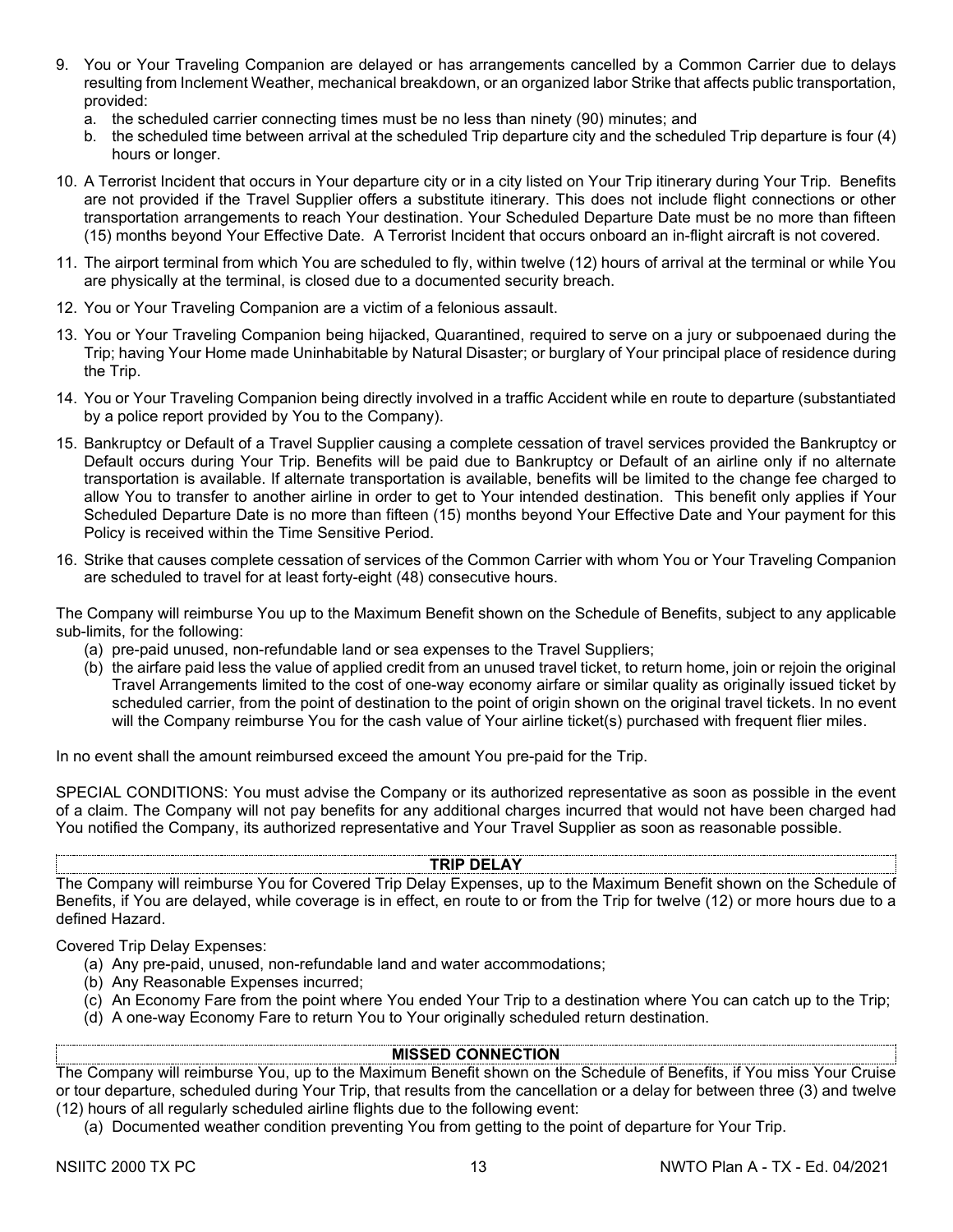Benefits are provided for:

- (a) additional transportation expenses needed for You to join Your departed Cruise or tour;
- (b) Reasonable Expenses up to the Maximum Benefit per day shown on the Schedule of Benefits;
- (c) pre-paid nonrefundable Payments or Deposits for the unused portion of Your Cruise.

Coverage is secondary to any compensation provided by a Common Carrier. Coverage will not be provided to individuals who are able to meet their scheduled departures but cancel their Cruise or tour due to Inclement Weather.

#### **REPATRIATION OF REMAINS**

The Company will pay up to the Maximum Benefit shown on the Schedule of Benefits for the Covered Repatriation Expenses incurred to return Your body to the United States of America if You die during the Trip. This benefit is provided only if authorized in advance and arranged by the Company or the Company's Travel Assistance Company.

Covered Repatriation Expenses include, but are not limited to, expenses for embalming, cremation, minimal casket container and transportation.

#### **NON-MEDICAL EMERGENCY TRANSPORTATION**

The Company will reimburse You, up to the Maximum Benefit shown on the Schedule of Benefits, for the Covered Transportation Expenses incurred if You must leave Your Trip for a Covered Reason listed below.

#### **Covered Reasons:**

- (a) a Natural Disaster;
- (b) A Security Situation;
- (c) A Political Situation.

Covered Transportation Expenses under this benefit are reasonable and customary expenses for necessary transportation to transport You to the nearest place of safety as determined in advance by the Company or the Company's Travel Assistance Company in its sole discretion or to Your Home, if a Natural Disaster or Security Situation or Political Situation occurs while on Your Trip. Expenses for transportation must be: a) by the most direct and economical route possible; and b) such transportation is reasonably possible under the circumstances.

The Company will pay benefits for Your transportation only if the actual evacuation process has been initiated within seven (7) days from the initial Natural Disaster, Security Situation or Political Situation evacuation notice advised or posted, whichever is earlier, by the recognized government of either the United States or the Host Country.

#### **BAGGAGE/PERSONAL EFFECTS**

This coverage is subject to any coverage provided by a Common Carrier and all Other Insurance and shall apply only when such other benefits are exhausted. In order for a claim to be processed under this Coverage, a loss or theft report must be filed with local law enforcement authorities, the Common Carrier, Travel Supplier, tour leader or with a representative of the venue or location where the loss or theft took place.

#### PERSONAL EFFECTS AND PROPERTY

The Company will reimburse You up to the Maximum Benefit shown on the Schedule of Benefits, subject to any applicable sub-limits, if You sustain Loss, theft or damage to baggage and Personal Effects during the Trip, provided You have taken all measures possible to protect, save and/or recover the property at all times. The baggage and Personal Effects must be owned by and accompany You during the Trip.

The Company will pay the lesser of the following:

- (a) Actual Cash Value at time of Loss, theft or damage to baggage and Personal Effects; or
- (b) the cost of repair or replacement in like kind and quality.

There will be a per article limit as shown on the Schedule of Benefits.

There will be a combined Maximum Benefit as shown on the Schedule of Benefits for the following:

jewelry; watches; articles consisting in whole or in part of silver, gold or platinum; furs; articles trimmed with or made mostly of fur; cameras and their accessories and related equipment.

#### EXTENSION OF COVERAGE

If You have checked property with a Common Carrier and delivery is delayed, coverage for Baggage/Personal Effects will be extended until the Common Carrier delivers Your property or declares such property lost, whichever occurs first.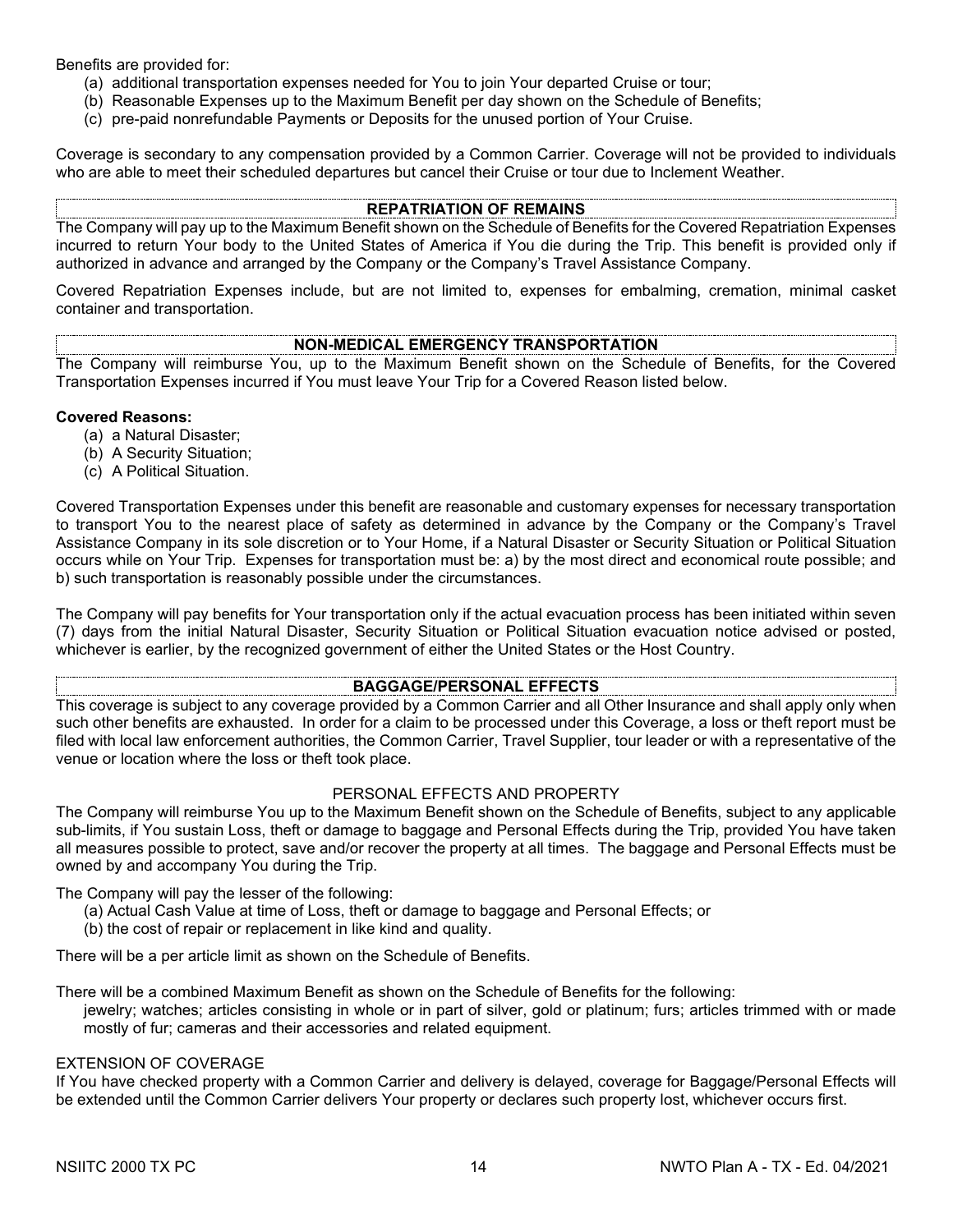#### **BAGGAGE DELAY (En Route to Destination Only)**

The Company will reimburse You for the expense to replace Your necessary Personal Effects in Your Checked Baggage up to the Maximum Benefit shown on the Schedule of Benefits, if Your Checked Baggage is delayed or misdirected by a Common Carrier for more than twelve (12) hours, while on a Trip.

You must be a ticketed passenger on a Common Carrier.

All claims must be verified by the Common Carrier who must certify the delay or misdirection. Receipts for the purchases must accompany any claim.

#### **LIMITATIONS AND EXCLUSIONS**

# **The following exclusions apply to: Trip Cancellation, Trip Interruption, Trip Delay and Missed Connection:**

Loss caused by or resulting from:

1. Pre-Existing Conditions, as defined in the Definitions section;

The Pre-Existing Condition exclusion will be waived provided:

- (a) Your premium is received within the Time Sensitive Period; and
- (b) You insure all pre-paid Trip costs that are subject to cancellation penalties or restrictions, and also insure the cost of any subsequent arrangements (or any other arrangements not made through Your travel agent) added prior to Your Trip; and
- (c) You are medically able to travel on Your Effective Date.
- 2. suicide, attempted suicide or any intentionally self-inflicted injury while sane or insane, unless the loss results in the death of a non-traveling Family Member;
- 3. intentionally self-inflicted injuries;
- 4. war, invasion, acts of foreign enemies, hostilities between nations (whether declared or not), civil war. This exclusion does not apply if You are an innocent bystander to these events;
- 5. participation in any military maneuver or training exercise, or any Loss starting while You are in the service of the armed forces of any country. Orders to active military service for training purposes of two months or less will not constitute service in the armed forces. Upon notice to the Company of entering the armed forces, the Company will return to You pro-rata any premium paid, less any benefits paid, for any period during which You are in such service;
- 6. piloting or learning to pilot or acting as a member of the crew of any aircraft;
- 7. mental or emotional disorders, unless Hospitalized;
- 8. participation as an athlete in professional sports;
- 9. being under the influence of drugs or intoxicants, unless prescribed and used in accordance with the instructions provided by a Physician, unless results in the death of a non-traveling Family Member;
- 10. intentional commission of or the attempt to commit any dishonest or fraudulent act, or criminal activity where the Loss or damage was intended by You;
- 11. Participation in Bodily Contact Sports, Extreme Sports, Interscholastic Sports or Intramural Sports;
- 12. dental treatment except as a result of an injury to Sound Natural Teeth except as explicitly offered under Emergency Accident and Sickness Medical Expense;
- 13. any non-emergency treatment or surgery, routine physical examinations, hearing aids, eye glasses or contact lenses;
- 14. pregnancy and childbirth (except for Complications of Pregnancy) except if Hospitalized;
- 15. curtailment or delayed return for other than covered reasons;
- 16. traveling for the purpose of securing medical treatment;
- 17. services not shown as covered;
- 18. directly or indirectly, the actual, alleged or threatened discharge, dispersal, seepage, migration, escape, release or exposure to any hazardous biological, chemical, nuclear radioactive material, gas, matter or contamination;
- 19. confinement or treatment in a government Hospital; however, the United States government may recover or collect benefits under certain conditions;
- 20. services and/or supplies that do not meet the definition of Necessary Treatment;
- 21. care or treatment for which compensation is payable under Worker's Compensation Law, any Occupational Disease law; the 4800 Time Benefit plan or similar legislation;
- 22. care or treatment that is payable under any Other Insurance policy;
- 23. Accidental Injury or Sickness when traveling against the advice of a Physician;
- 24. cosmetic surgery or reconstructive surgery;
- 25. canyoning or canyoneering (traveling in canyons using a variety of techniques that may include walking, scrambling, climbing, jumping, abseiling and/or swimming);
- 26. a Loss that results from an illness, disease, or other condition, event or circumstance that occurs at a time when Your coverage is not in effect.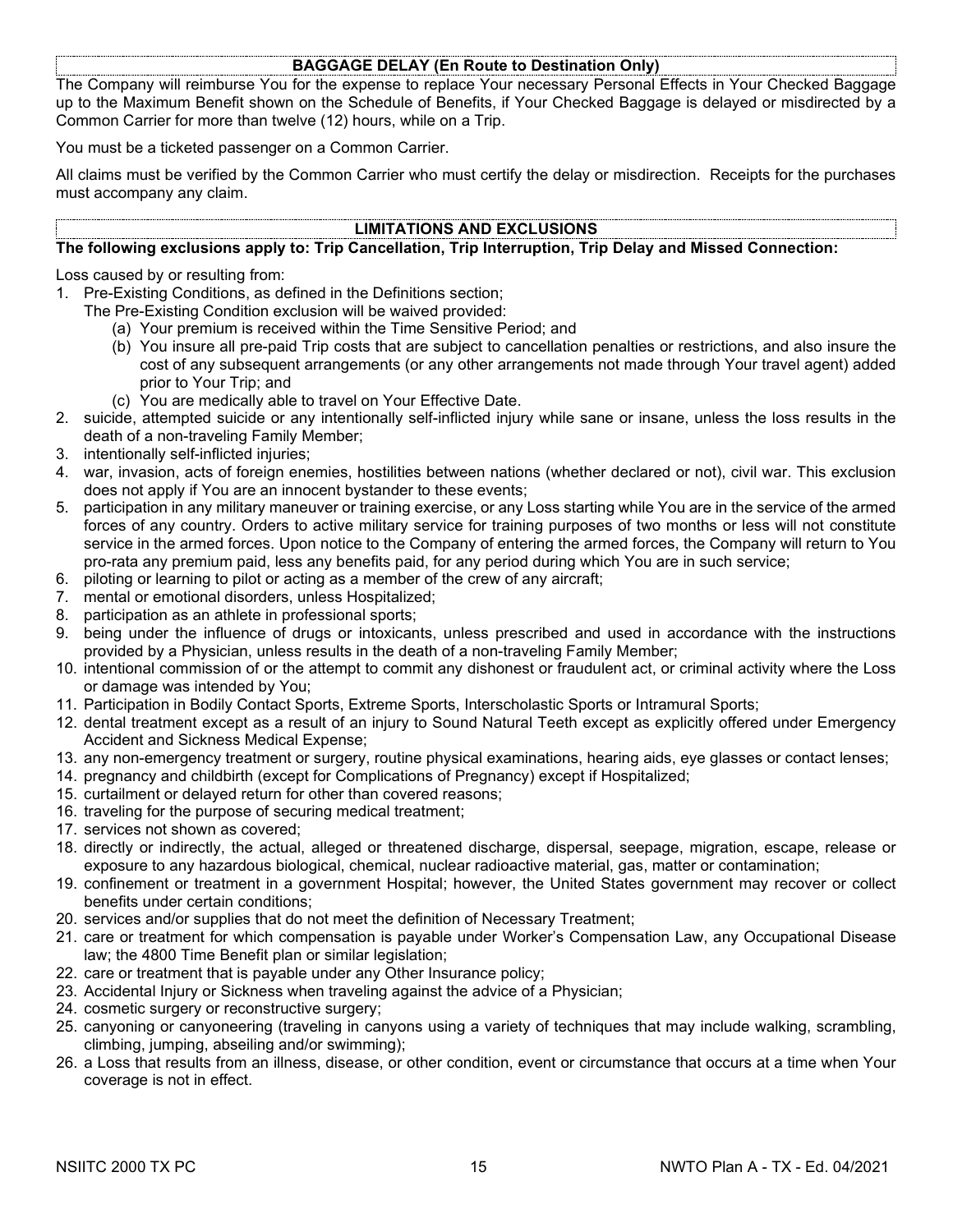#### **The following exclusions apply to Repatriation of Remains:**

Loss caused by or resulting from:

- 1. war, invasion, acts of foreign enemies, hostilities between nations (whether declared or not), civil war. This exclusion does not apply if You are an innocent bystander to these events;
- 2. participation in any military maneuver or training exercise, or any Loss starting while You are in the service of the armed forces of any country. Orders to active military service for training purposes of two months or less will not constitute service in the armed forces. Upon notice to the Company of entering the armed forces, the Company will return to You pro-rata any premium paid, less any benefits paid, for any period during which You are in such service;
- 3. piloting or learning to pilot or acting as a member of the crew of any aircraft;
- 4. participation as an athlete in professional sports, amateur sports, Interscholastic Sports or Intramural Sports;
- 5. participating in Bodily Contact Sports or Extreme Sports;
- 6. traveling for the purpose of securing medical treatment;
- 7. directly or indirectly, the actual, alleged or threatened discharge, dispersal, seepage, migration, escape, release or exposure to any hazardous biological, chemical, nuclear radioactive material, gas, matter or contamination;
- 8. services and/or supplies that do not meet the definition of Necessary Treatment;
- 9. cosmetic surgery except for: reconstructive surgery incidental to or following surgery for trauma, or infection or other covered disease of the part of the body reconstructed, or to treat a congenital malformation of a child;
- 10. canyoning or canyoneering (traveling in canyons using a variety of techniques that may include walking, scrambling, climbing, jumping, abseiling and/or swimming).

#### **The following exclusions apply to Baggage/Personal Effects and Baggage Delay:**

The Company will not provide benefits for any Loss or damage to:

- 1. animals;
- 2. automobiles and automobile equipment;
- 3. boats or other vehicles or conveyances;
- 4. trailers;
- 5. motors;
- 6. motorcycles;
- 7. aircraft and drones;
- 8. bicycles (except when checked as baggage with a Common Carrier);
- 9. household effects and furnishing;
- 10. antiques and collectors' items;
- 11. eye glasses, sunglasses or contact lenses;
- 12. artificial teeth and dental bridges;
- 13. hearing aids;
- 14. artificial limbs and other prosthetic devices;
- 15. prescribed medications;
- 16. keys, cash, stamps, securities and documents;
- 17. Tickets;
- 18. credit cards;
- 19. professional or occupational equipment or property, whether or not electronic business equipment;
- 20. Personal Computers; cell phones; Personal Computer hardware or software;
- 21. sporting equipment if loss or damage results from the use thereof;
- 22. musical instruments;
- 23. retainers and orthodontic devices.

Any Loss caused by or resulting from the following is excluded:

- 1. breakage of brittle or fragile articles;
- 2. wear and tear or gradual deterioration;
- 3. insects or vermin;
- 4. inherent vice or damage while the article is actually being worked upon or processed;
- 5. confiscation or expropriation by order of any government;
- 6. war or any act of war whether declared or not;
- 7. theft or pilferage while left unattended in any vehicle;
- 8. mysterious disappearance;
- 9. property illegally acquired, kept, stored or transported;
- 10. insurrection or rebellion;
- 11. imprudent action or omission;
- 12. property shipped as freight or shipped prior to the Scheduled Departure Date.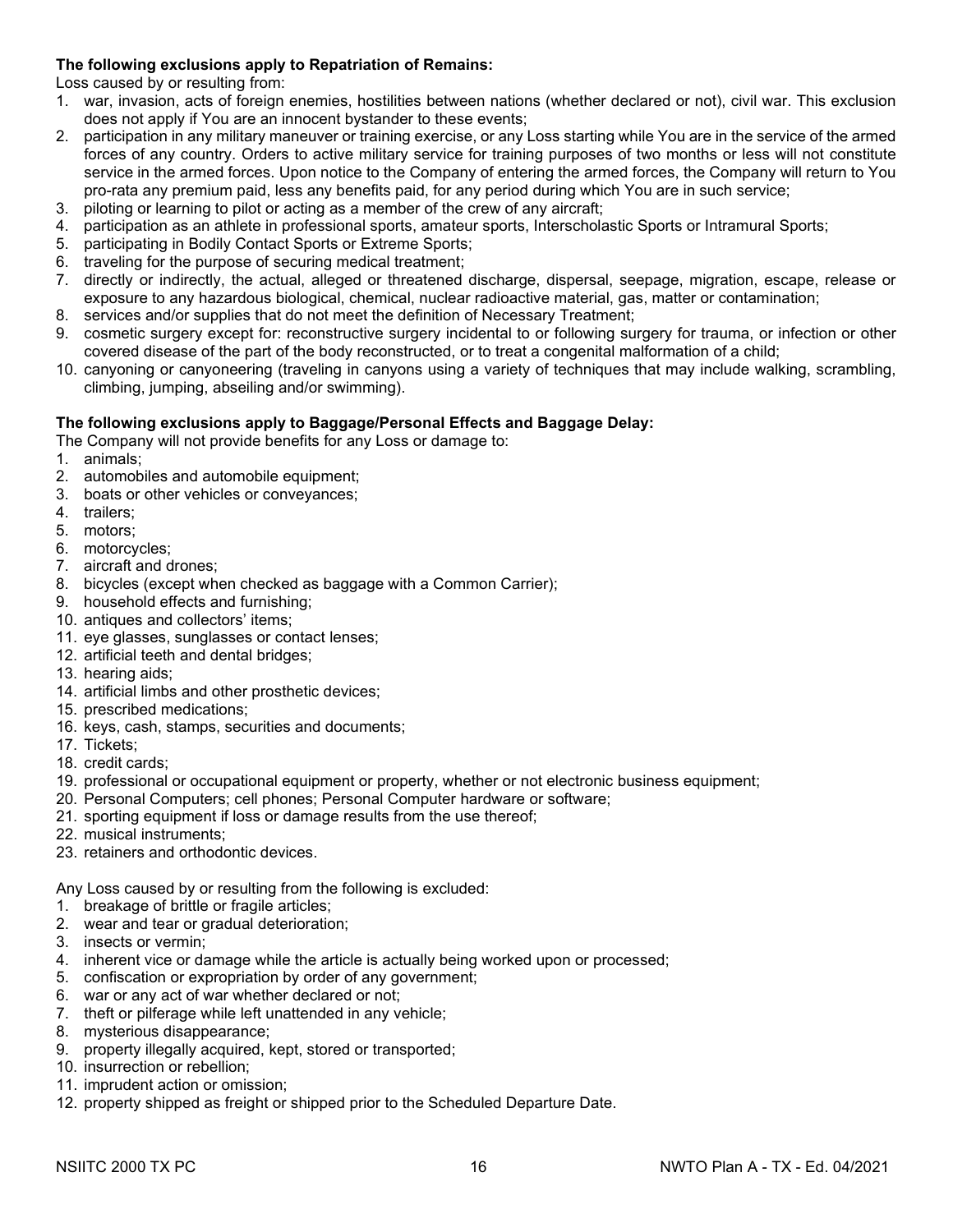#### **The following exclusions apply to Non-Medical Emergency Transportation:**

The Company does not cover:

- 1. Loss or expense recoverable under any Other Insurance or through an employer;
- 2. Loss or expense arising from or attributable to:
	- (a) fraudulent or criminal acts committed or attempted by You;
	- (b) alleged violation of the laws of the country You are visiting, unless the Company determines such allegations to be fraudulent, or
	- (c) failure to maintain required documents or visas;
- 3. Loss or expense arising from or attributable to:
	- a. debt, insolvency, business or commercial failure;
	- b. the repossession of any property; or
	- c. Your non-compliance with a contract, license or permit;
- 4. Loss or expense arising from or due to liability assumed by You under any contract.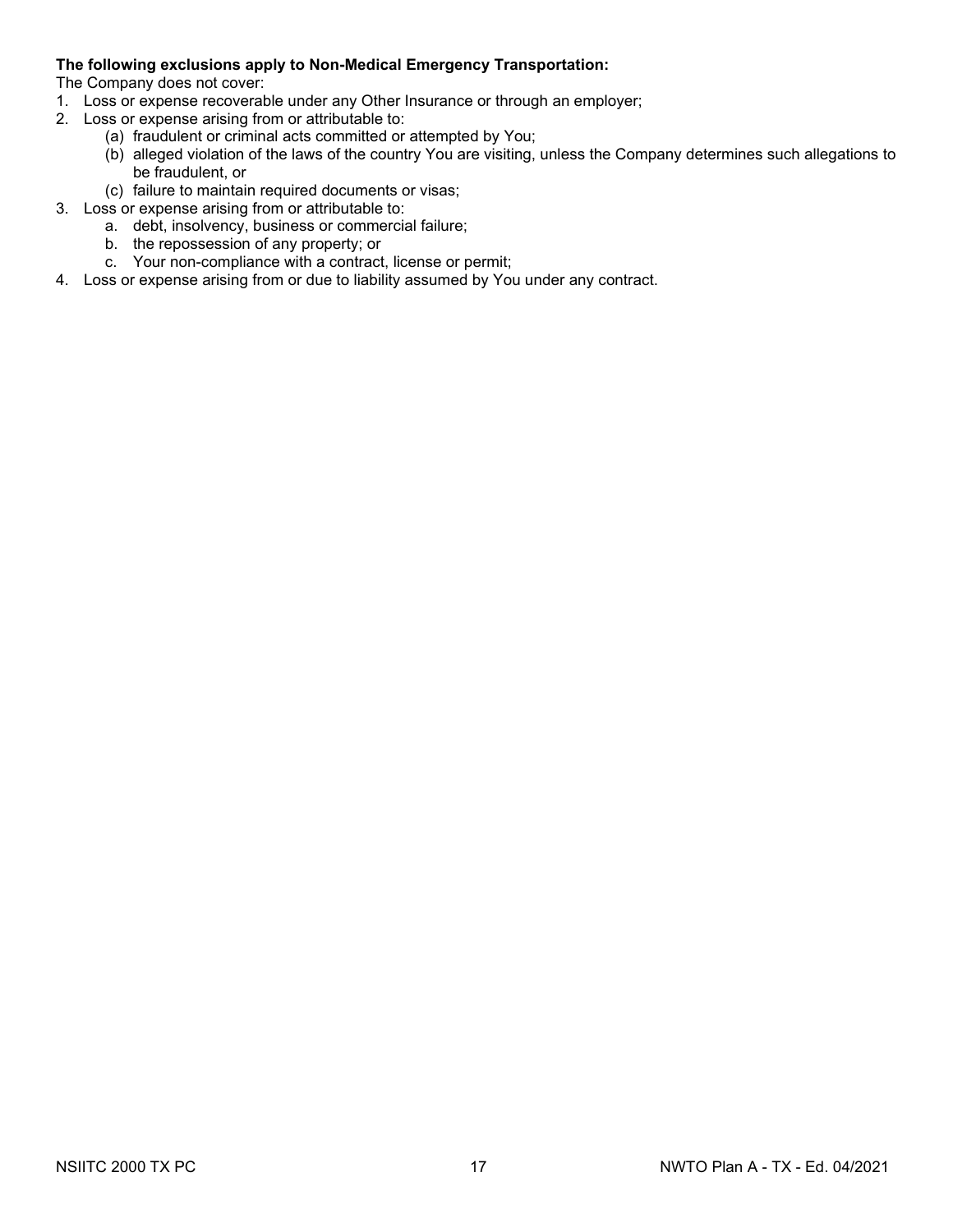

Nationwide Mutual Insurance Company One Nationwide Plaza Columbus, Ohio 43215

This Policy of insurance describes all of the travel insurance benefits, underwritten by Nationwide Mutual Insurance Company (herein referred to as the Company). The insurance benefits vary from program to program. Please refer to the accompanying purchase confirmation and Schedule of Benefits for specific information about the program You purchased. Please contact the administrator immediately if You believe that any of the information provided is incorrect.

This Policy of insurance is issued in consideration of application and payment of any premium due. All statements in the application are representations and not warranties. Only statements contained in a written application format will be used to void insurance, reduce benefits or defend a claim.

All premium is refundable only during the ten (10) day review period from the date of purchase (or from the date of receipt if mailed) provided You have not already departed on Your Trip and You have not incurred any claimable losses during that time. If You depart on Your Trip prior to the expiration of the review period, the review period shall automatically end upon Your departure.

You are not eligible to purchase coverage or receive benefits under this Policy if You are unable to travel, are limited from travel, are medically restricted from travel, or are experiencing and/or are under treatment for any illness or injury that limits or restricts Your ability to travel on the date of purchase.

You are not eligible to purchase coverage or receive benefits under this Policy if You have other insurance coverage for the loss(es) for which this Policy is intended to insurance against. Multiple recovers for the same loss covered by other insurance coverage is not available under this Policy.

NO DIVIDENDS WILL BE PAYABLE UNDER THIS POLICY.

The President and Secretary of Nationwide Mutual Insurance Company witness this Policy.

Jer )

*Secretary President*

Licensed Resident Agent (where required by law)

# **TRAVEL PROTECTION POLICY**

Coverage is effective as stated in the **WHEN YOUR COVERAGE BEGINS** provision on page 23. Coverage terminates as stated in the **WHEN YOUR COVERAGE BEGINS** provision on page 24.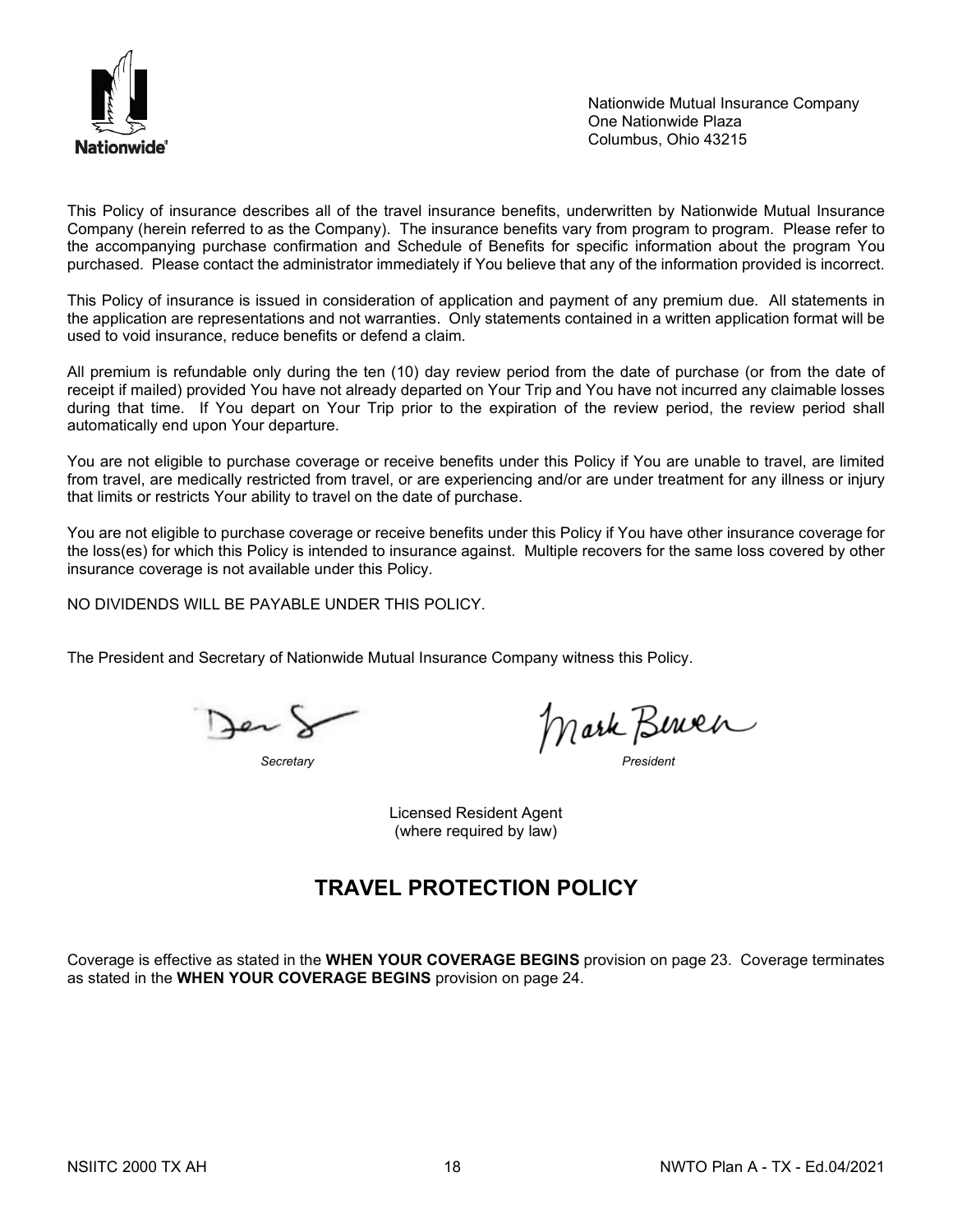## **GENERAL DEFINITIONS**

### **GENERAL PROVISIONS**

#### **COVERAGES:**

Accidental Death & Dismemberment Emergency Accident and Sickness Medical Expense Emergency Evacuation

#### **LIMITATIONS AND EXCLUSIONS**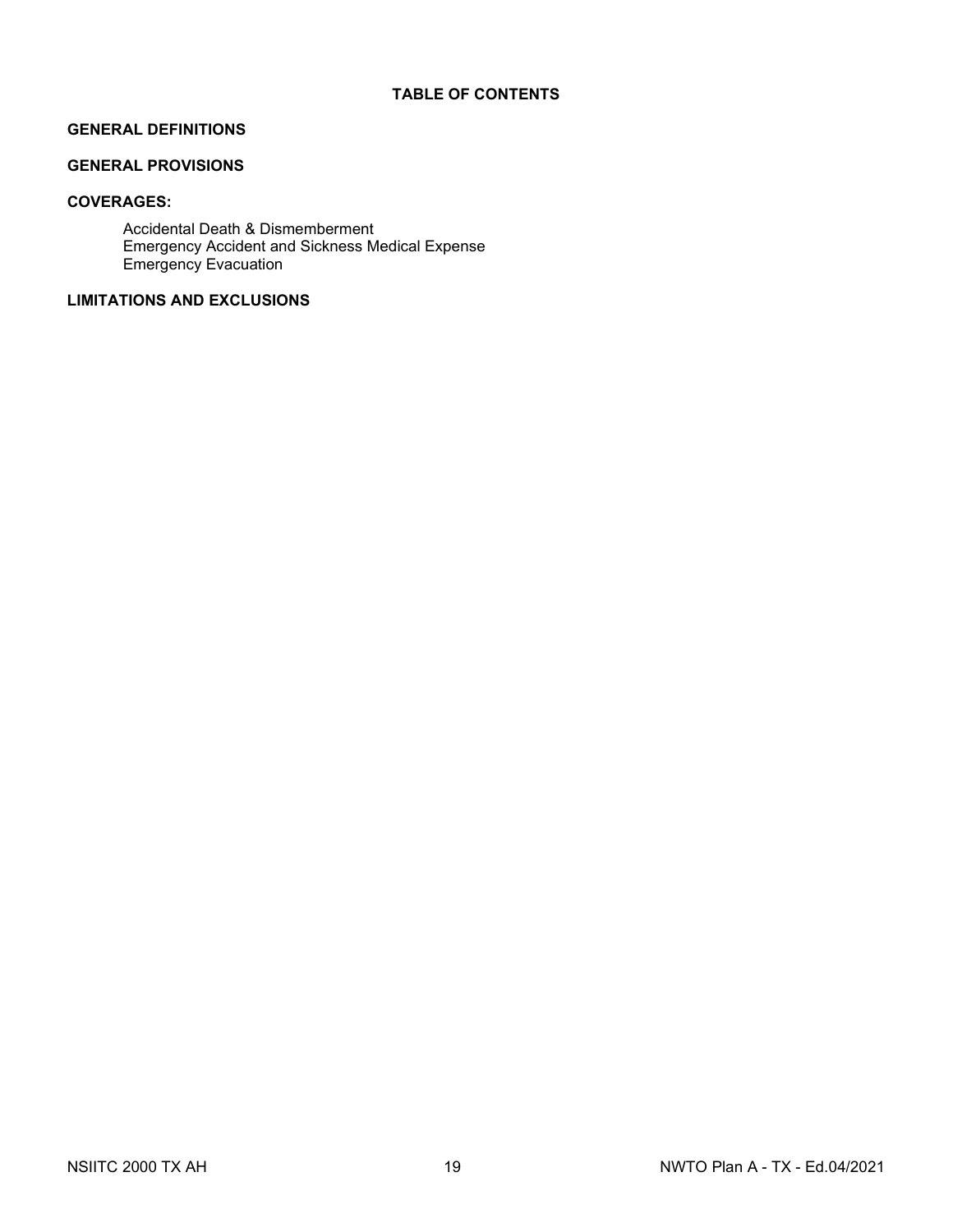#### **NATIONWIDE MUTUAL INSURANCE COMPANY TRAVEL PROTECTION INSURANCE POLICY**

#### **GENERAL DEFINITIONS**

Throughout this document, when capitalized, certain words and phrases are defined as follows:

**Accident** means a sudden, unexpected, unintended, specific event that occurs at an identifiable time and place but shall also include exposure resulting from a mishap to a conveyance in which You are traveling.

**Accidental Injury** means Bodily Injury caused by an Accident (of external origin) that: 1) occurs while Your coverage is in effect under this Policy; and 2) requires physical examination and medical treatment by a Physician. The Injury must be the direct cause of loss, must be independent of all other causes, and must not be caused by or resulting from Your Sickness. The injury must be verified by a Physician in a format acceptable to the Company.

**Adventure Sports** means non-professional and non-competitive sports activities that are generally performed for recreation and leisure, and which are not a Bodily Contact Sport, Extreme Sport, Interscholastic Sport, Organized Sport or Mountaineering. Adventure Sports include but are not limited to: cycling, fishing, swimming, scuba diving for certified divers up to a maximum depth of sixty (60) feet and for uncertified divers up to a maximum depth of thirty (30) feet, snorkeling, white or black water rafting Grades 1-3, canoeing, kayaking, zip-lining, water skiing, camping, hiking, backpacking, sailing, boating, downhill Skiing, cross country Skiing, snowboarding, snowmobiling, sledding or tobogganing, snow tubing, ice skating, resort-sponsored activities, and approved activities of the Travel Supplier.

**Bodily Contact Sports** means any competitive team sport in which players or participants may have direct physical contact with an opponent. Bodily Contact Sports include but are not limited to: football, soccer, baseball, wrestling, ice hockey, rugby and lacrosse. Bodily Contact Sports do not include Adventure Sports, Extreme Sports, Interscholastic Sports, Organized Sports or Mountaineering.

**Bodily Injury** means identifiable physical injury that is caused by an Accident and is independent of disease or bodily infirmity.

**Business Partner** means an individual who: (a) is involved in a legal partnership with You; and (b) is actively involved in the day-to-day management of the business.

**Common Carrier** means any land, sea, and/or air conveyance operating under a valid license for the transportation of passengers for hire. Taxis, limousines, and ride share services are not Common Carriers as defined herein.

**Company** means Nationwide Mutual Insurance Company.

**Complications of Pregnancy** means conditions requiring hospital confinement (when the pregnancy is not terminated), whose diagnoses are distinct from the pregnancy, but are adversely affected by pregnancy or are caused by pregnancy, such as acute nephritis, nephrosis, cardiac decompression, missed abortion, and similar medical and surgical conditions of comparable severity, but shall not include false labor, occasional spotting, morning sickness, physician prescribed rest during the period of pregnancy, hyperemesis gravidarum, pre-eclampsia, and similar conditions associated with the management of a difficult pregnancy not constituting a distinct complication of pregnancy. Complications of Pregnancy also includes non-elective cesarean section, termination of ectopic pregnancy, and spontaneous termination of pregnancy, occurring during a period of gestation in which a viable birth is not possible.

**Cruise** means any pre-paid sea arrangements made by You.

**Deductible** means the amount of expenses for covered services and supplies that must be incurred by You before specified benefits become payable.

**Dentist** means a licensed dental care provider practicing within the scope of his or her license and rendering dental care and treatment to an Insured which is appropriate for the condition.

**Domestic Partner** means a person who is at least eighteen (18) years of age with whom You reside and can show evidence of cohabitation and shared financial assets and obligations for at least the previous six (6) months and has an affidavit of domestic partnership, if recognized by the jurisdiction within which You reside.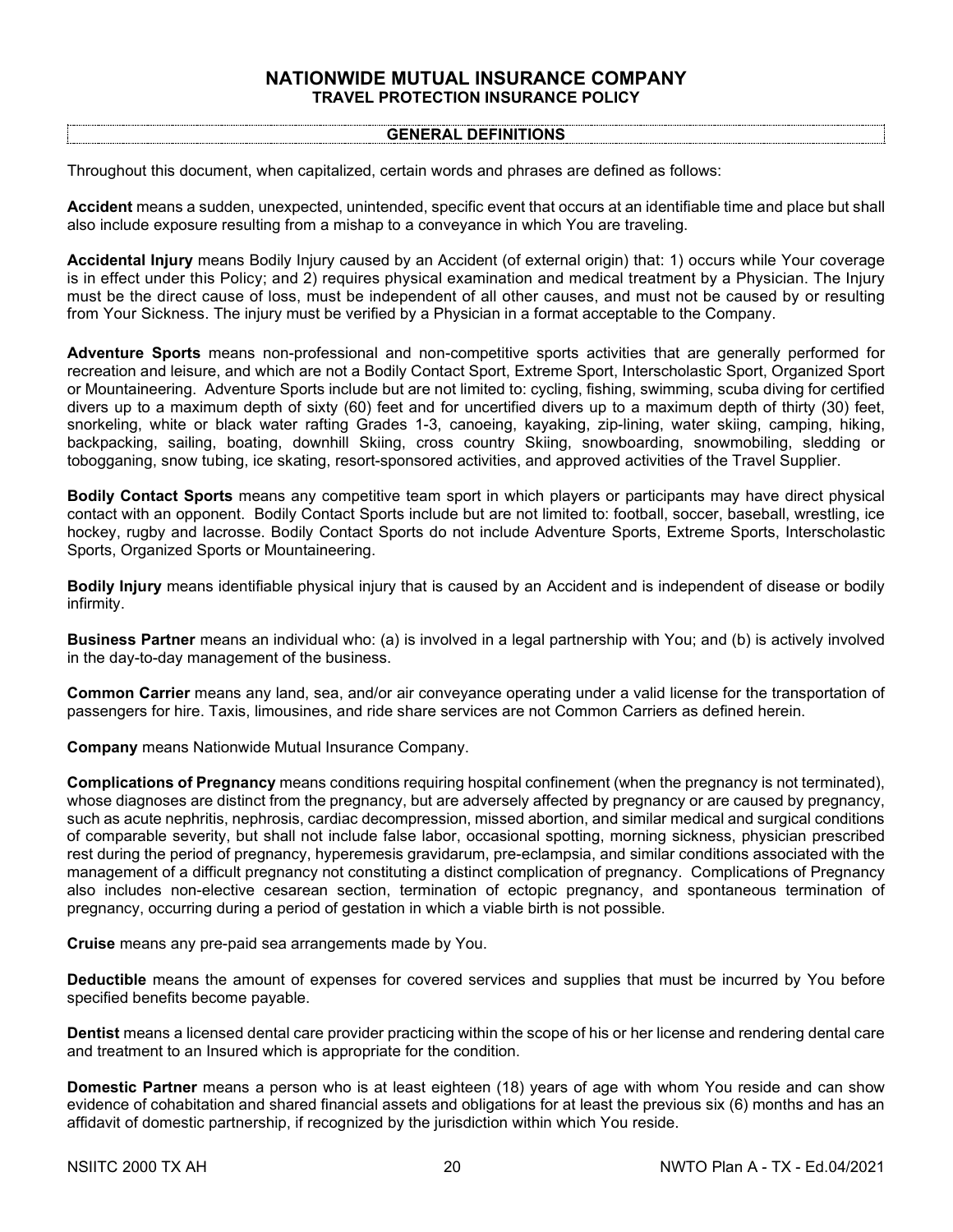**Effective Date** means 12:01 A.M. local time, at Your location, on the day after the required premium for such coverage is received by the Company or its authorized representative.

**Eligible Person** means a resident of the United States who is listed on Your purchase confirmation, is scheduled to take a Trip, applies for coverage under the Policy, and pays the required premium. A person who books a Trip is eligible and may apply for and purchase this Policy.

**Extreme Sports** means any high-risk non-team sport or recreation activity that is dangerous and if performed optimally, even by the highly skilled, risks loss of life or limb. Extreme Sports often involve speed, height, a high level of physical exertion and/or highly specialized gear. Extreme Sports include but are not limited to: skydiving, BASE jumping, hang gliding, Parachuting, bungee jumping, caving, rappelling, spelunking, white or black water rafting above Grade 3, Skiing or snowboarding outside marked trails or in an area accessed by helicopter, Mountaineering, Rock Climbing, any high‐ altitude activity, personal combat or fighting sports, rodeo, racing or practicing to race any motorized vehicle, bicycle or watercraft, free diving, and scuba diving at a depth greater than sixty (60) feet or without a dive master. Extreme Sports do not include Adventure Sports, Bodily Contact Sports, Interscholastic Sports or Organized Sports.

**Family Member** means Your or Your Traveling Companion's legal or common law spouse, parent, legal guardian, stepparent, grandparent, parents-in-law, grandchild who are dependents for Federal income tax purposes at the time the application for coverage of the grandchild is made, children for whom You or Your Traveling Companion must provide medical support pursuant to a court order, natural child, adopted child from the date You or Your Traveling Companion becomes party to a suite in which he seeks to adopt the child, foster child from the moment of placement in the Insured's home step-child, children-in-law, brother, sister, step-brother, step-sister, brother-in-law, sister-in-law, aunt, uncle, niece or nephew, Business Partner, or Domestic Partner who reside in the United States, Canada or Mexico.

**Home** means Your true, fixed and permanent place of residence and principal establishment, to which You have the intention of returning to at the end of Your Trip.

#### **Hospital** means a facility that:

- (a) is licensed as a hospital and operated pursuant to law; and
- (b) is primarily engaged in providing or operating (either on its premises or in facilities available to the hospital on a contractual prearranged basis and under the supervision of a staff of one or more duly licensed physicians), medical, diagnostic, and major surgery facilities for the medical care and treatment of sick or injured persons on an inpatient basis for which a charge is made; and
- (c) provides 24-hour nursing service by or under the supervision of a registered graduate professional nurse (RN); and
- (d) is an institution which maintains and operates a minimum of five beds; and
- (e) has x-ray and laboratory facilities either on the premises or available on a contractual prearranged basis; and
- (f) maintains permanent medical history records.

#### **Hospital** does not include:

- (a) the federal government or any agency thereof for the treatment of members or ex-members of the armed forces; or
- (b) convalescent homes, convalescent facilities, rest facilities, or nursing facilities; or
- (c) home or facilities primarily for the aged, drug addicts, alcoholics, those primarily affording custodial care,
- educational care or those primarily affording care for mental and nervous disorders.

**Initial Deposit Date** means the date Your first Payment(s) or Deposit(s) for Your Trip is received by Your Travel Supplier.

**Insured** means the Eligible Person who elected to purchase coverage and whose premium was paid under the Policy.

**Interscholastic Sports** means any athletic contest or competition between accredited educational institutions if the participants are sponsored by the educational institution and are under the direct and immediate supervision of an employee of the educational institution. Interscholastic Sports includes the practice or training for the competition and the travel to or from such practice or competition in a vehicle designated by the educational institution, both while under the direct and immediate supervision of an employee of the educational institution. Interscholastic Sports do not include Adventure Sports, Bodily Contact Sports, Extreme Sports, Intramural Sports, Recreational Sports, club sports or Mountaineering.

**Intramural Sports** means competitive recreational sports organized within a school where matches or games are conducted between students of the same school (as opposed to teams who compete with other schools). Activities for Intramural Sports participants are not considered Interscholastic Sports.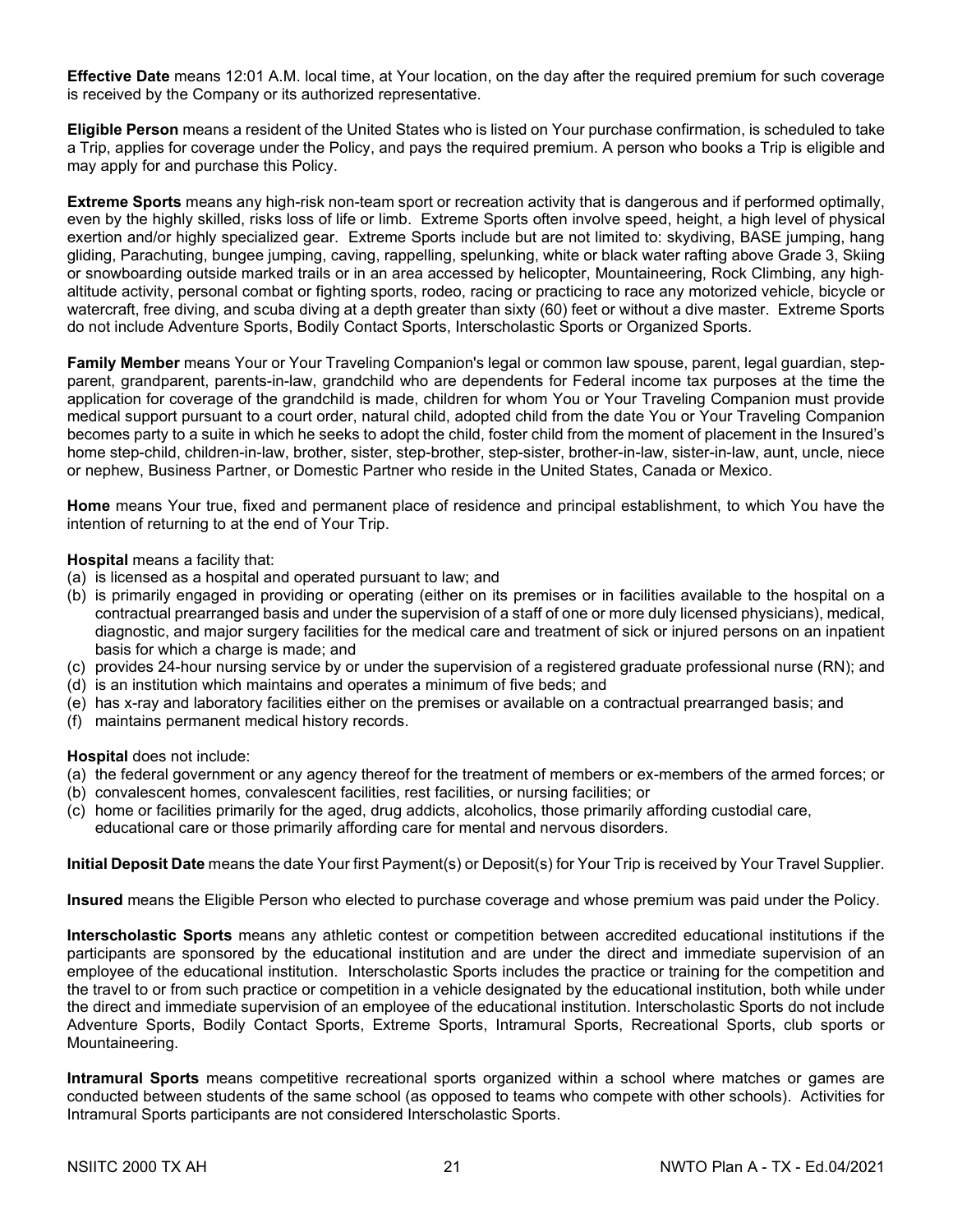**Loss** means Bodily Injury, Sickness or damage sustained by You, while coverage is in effect, in consequence of happening of one or more of the occurrences against which the Company has undertaken to indemnify You.

**Maximum Benefit** means the largest total amount that the Company will pay under any one benefit for You, as shown on the Schedule of Benefits and subject to any applicable sub-limits for certain types of activities.

**Mountaineering** means the sport, hobby or profession of walking, hiking, climbing and Rock Climbing up mountains that requires the use of ropes, harnesses, crampons or ice axes, and involves ascending beyond an altitude of four thousand five hundred (4,500) meters.

**Necessary Treatment** means medical services and/or supplies recommended by the treating Physician that must be performed during the Trip due to the serious and acute nature of the Sickness or Accidental Injury.

#### **Organized Sports** means **Intramural Sports** or **Recreational Sports**.

**Other Insurance** means any and every type of insurance covering the same or similar risk/loss as covered under this Policy. Coverage under this Policy shall be secondary to coverage under all Other Insurance except where prohibited by law.

**Parachuting** means an activity involving the breaking of a free fall from an airplane using a parachute.

**Physician** means a licensed practitioner of medical or surgical services, or a Christian Science Practitioner, acting within the scope of his/her license. The treating Physician may not be You, Your Traveling Companion or a Family Member.

**Policy** means this document, and any endorsements, riders or amendments that will attach during the period of coverage.

**Pre-Existing Condition** means an illness, disease, or other condition during the sixty (60) day period immediately prior to the Effective Date of Your Policy for which You, Your Traveling Companion, or a Family Member booked to travel with You: 1) received or received a recommendation for a test, examination, or medical treatment; or 2) took or received a prescription for drugs or medicine. Item (2) of this definition does not apply to a condition that is treated or controlled solely through the taking of prescription drugs or medicine and remains treated or controlled without any adjustment or change in the required prescription throughout the sixty (60) day period before the Effective Date of Your Policy.

**Recreational Sports** mean those activities where the primary purpose of the activity is participation, with the related goals of improved physical fitness, fun, and social involvement. Recreational sports are usually perceived as being less stressful, both physically and mentally, on the participants. There are lower expectations regarding both performance and commitment to the sport in the recreational sphere as compared to competitive sports. Recreational Sports do not include Adventure Sports, Bodily Contact Sports, Extreme Sports, Interscholastic Sports, Intramural Sports or Mountaineering.

**Rock Climbing** means the activity of climbing up, down or across artificial rock walls or natural rock formations under the supervision of a guide and utilizing approved safety equipment.

**Scheduled Departure Date** means the date on which You are originally scheduled to leave on Your Trip.

**Scheduled Return Date** means the date on which You are originally scheduled to return to the point of origin or to a different final destination.

**Sickness** means an illness or disease of the body that: 1) requires a physical examination and medical treatment by a Physician and 2) commences, worsens or presents new symptoms while Your coverage is in effect.

**Sound Natural Teeth** means teeth that are whole or properly restored and are without impairment, periodontal or other conditions and are not in need of the treatment provided for any reason other than an Accidental Injury. For purposes of this Policy, teeth previously restored with a crown, inlay, onlay, or porcelain restoration or treated by endodontics, except amalgam or composite resin fillings, are not considered Sound Natural Teeth.

**Time Sensitive Period** means within fourteen (14) days of the Initial Deposit Date and within fourteen (14) days of payment for any subsequent Travel Arrangements added to Your Trip.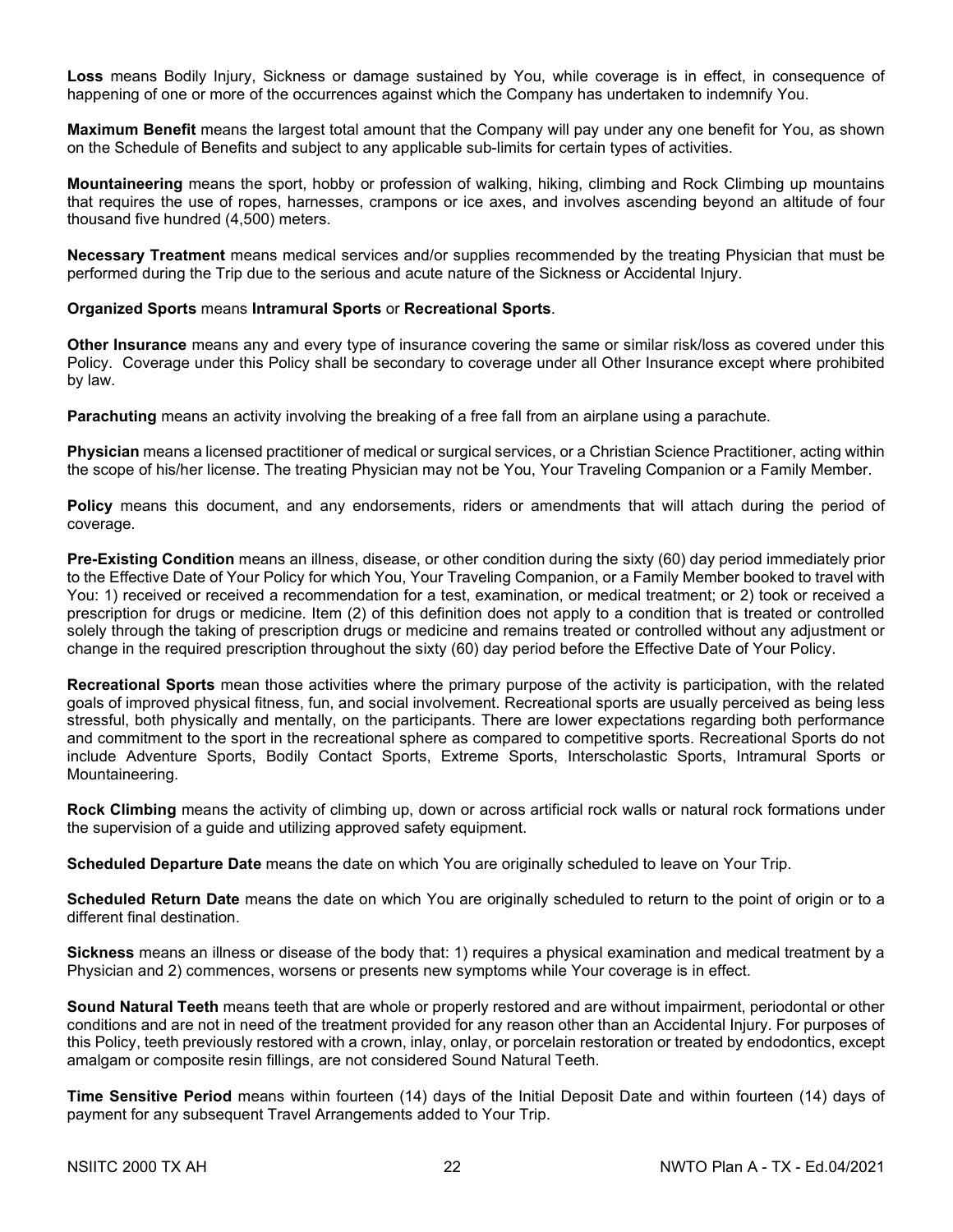**Travel Arrangements** means: (a) transportation; (b) accommodations; and (c) other specified services arranged by the Travel Supplier for the Trip. Air arrangements covered by this definition also include any direct round trip air flights booked by others, to and from the scheduled Trip departure and return cities, provided the dates of travel for the air flights are within seven (7) total days of the scheduled Trip dates.

**Travel Assistance Company** means the service provider listed on Your purchase confirmation.

**Travel Supplier** means a Cruise line, airline, hotel, etc., who has made the land, air and/or sea arrangements.

**Traveling Companion** means a person who has coordinated Travel Arrangements or vacation plans with You and intends to travel with You during the Trip. Note, a group or tour leader is not considered Your Traveling Companion unless You are sharing room accommodations with the group or tour leader.

**Trip** means scheduled travel with a defined itinerary away from Your Home for which coverage is purchased under this Policy and premium is paid.

**Unforeseen** means not anticipated or expected and occurring after the Effective Date of Your Policy.

**You or Your** refers to the Insured.

**GENERAL PROVISIONS**

The following provisions apply to all coverages:

**LEGAL ACTIONS -** No legal action for a claim can be brought against the Company until sixty (60) days after the Company receives Proof of Loss. No legal action for a claim can be brought against the Company more than three (3) years after the time required for giving Proof of Loss.

**CONFORMITY WITH STATE STATUTES -** Any part of this Policy that conflicts with the statues of the state in which the Insured resides on the Effective Date is by this clause effectively amended to conform to the minimum requirements of that state's statues.

**GOVERNING JURISDICTION** – The insurance regulatory agency and courts of the jurisdiction in which You reside shall have jurisdiction over the individual coverage as if such coverage or plan were issued directly to You.

**MISREPRESENTATION AND FRAUD –** Your coverage ,shall be void if, whether before or, after a loss, You concealed, or misrepresented any material fact or circumstance in writing within the two-year period after the Effective Date of coverage concerning this Policy or the subject thereof, or Your interest therein, or if You commit fraud or false swearing in connection with any of the foregoing. You must fully cooperate in the event the Company determines that an investigation of any claim is warranted.

**DUTY OF COOPERATION** - You agree to fully cooperate with the Company in the event the Company determines that an investigation is warranted regarding any claim for coverage under this Policy. You agree to comply with all requests by the Company to provide information and/or documentation related to any claim under this Policy. You agree to cooperate with the Company in the investigation and assessment of any loss and/or circumstances giving rise to a loss under this Policy.

**SUBROGATION -** To the extent the Company pays for a Loss suffered by You, the Company will take over the rights and remedies You had relating to the Loss. This is known as subrogation. You must help the Company to preserve its rights against those responsible for the Loss. This may involve signing any papers and taking any other steps the Company may require. If the Company takes over Your rights, You must sign an appropriate subrogation form supplied by the Company.

**ASSIGNMENT -** This Policy and all coverages provided are not assignable, whether by operation of law or otherwise, but benefits may be assigned.

#### **WHEN YOUR COVERAGE BEGINS** - Provided:

- a) coverage has been elected; and
- b) the required premium has been paid.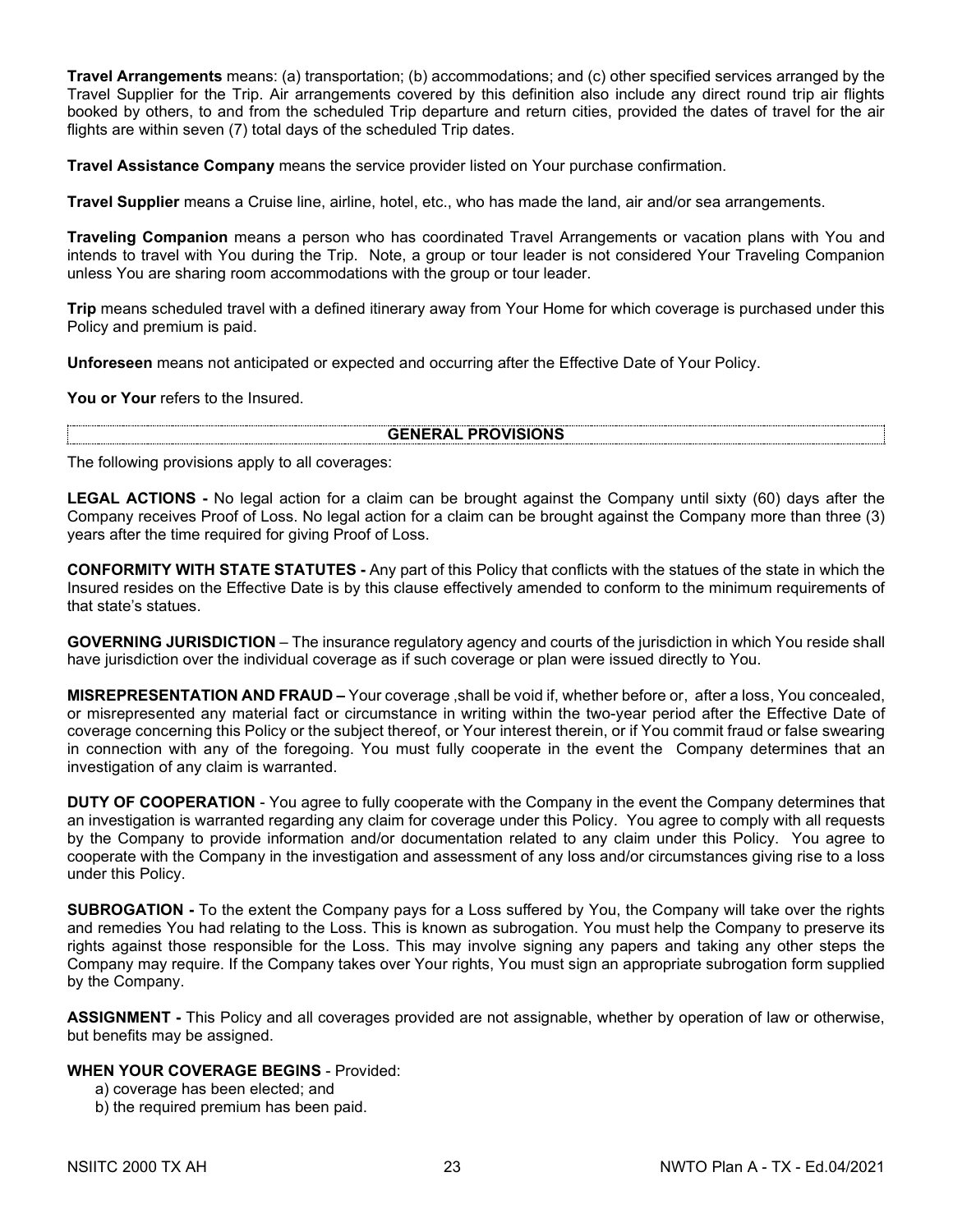All coverage will begin on the Scheduled Departure Date, or the actual departure date if change is required by a Common Carrier, when You depart for the first Travel Arrangement (or alternate travel arrangement if You must use an alternate travel arrangement to reach Your Trip destination) for Your Trip. Coverage will not begin before the Effective Date shown on Your purchase confirmation.

No coverage can be purchased after a person departs on a trip.

#### **WHEN YOUR COVERAGE ENDS:**

- All Coverages will end the earliest of the following:
	- (a) the Scheduled Return Date as stated on the travel tickets;
	- (b) the date and time You return to Your origination point if prior to the Scheduled Return Date;

(c) the date and time You deviate from, leave or change the original Trip itinerary (unless due to Unforeseen and unavoidable circumstances covered by the Policy);

(d) if You extend the return date, coverage will terminate at 11:59 P.M., local time, at Your location on the Scheduled Return Date, unless otherwise authorized by the Company in advance of the Scheduled Return Date;

- (e) when Your Trip exceeds ninety (90) days;
- (f) the Return Date as stated on Your purchase confirmation.

**EXTENDED COVERAGE -** Coverage will be extended under the following conditions, should they occur during the journey to the return destination or to a different destination:

(a) When You commence air travel from Your origination point: (i) within two (2) days before the commencement of the Travel Arrangements, coverage shall apply from the time of departure from the origination point; or (ii) greater than two (2) days before the commencement of the Travel Arrangements, the extension of coverage shall be provided only during Your air travel.

(b) If You return to Your origination point: (i) within two (2) days after the completion of the Travel Arrangements, coverage shall apply until the time of return to the origination point; or (ii) greater than two (2) days after the completion of the Travel Arrangements, the extension of coverage shall be provided only during Your air travel. (c) If You are a passenger on a scheduled Common Carrier that is unavoidably delayed up to five (5) days in reaching

the final destination, coverage will be extended for the period of time needed to arrive at the final destination

In no event will coverage be extended for unscheduled extensions to Your Trip for which premium has not been paid in advance.

#### **The following provisions apply to all benefits:**

**PAYMENT OF CLAIMS -** The Company, or its designated representative, will pay a claim after receipt of acceptable Proof of Loss.

Benefits for Loss of life are payable to Your beneficiary. If a beneficiary is not designated by You at the time of purchase, benefits for Loss of life will be paid to the first of the following surviving preference beneficiaries:

- (a) Your spouse;
- (b) Your child or children jointly;
- (c) Your parents jointly if both are living or the surviving parent if only one survives;
- (d) Your brothers and sisters jointly; or
- (e) Your estate.

All other claims will be paid to You If benefit is payable to a minor, or other person who is unable to give a valid release for the claim, the Company may pay up to \$1,000 to any relative by blood or connection by marriage of the insured or beneficiary who is considered by the company to be equitably entitled to the indemnity.

Any payment made in good faith will discharge the Company's liability to the extent of the claim.

The applicable benefit amount will be reduced by the amount of benefits, if any, previously paid by Other Insurance policies. In no event will the Company reimburse You for an amount greater than the amount paid by You.

All benefits payable under this Policy shall be reduced by the amount of any credit, voucher or refund provided by any Common Carrier, Travel Supplier or any other third party.

**NOTICE OF CLAIM -** Written notice of claim must be given by the claimant (either You or someone acting for You) to the Company or its designated representative within twenty (20) days after a covered Loss first begins. Notice should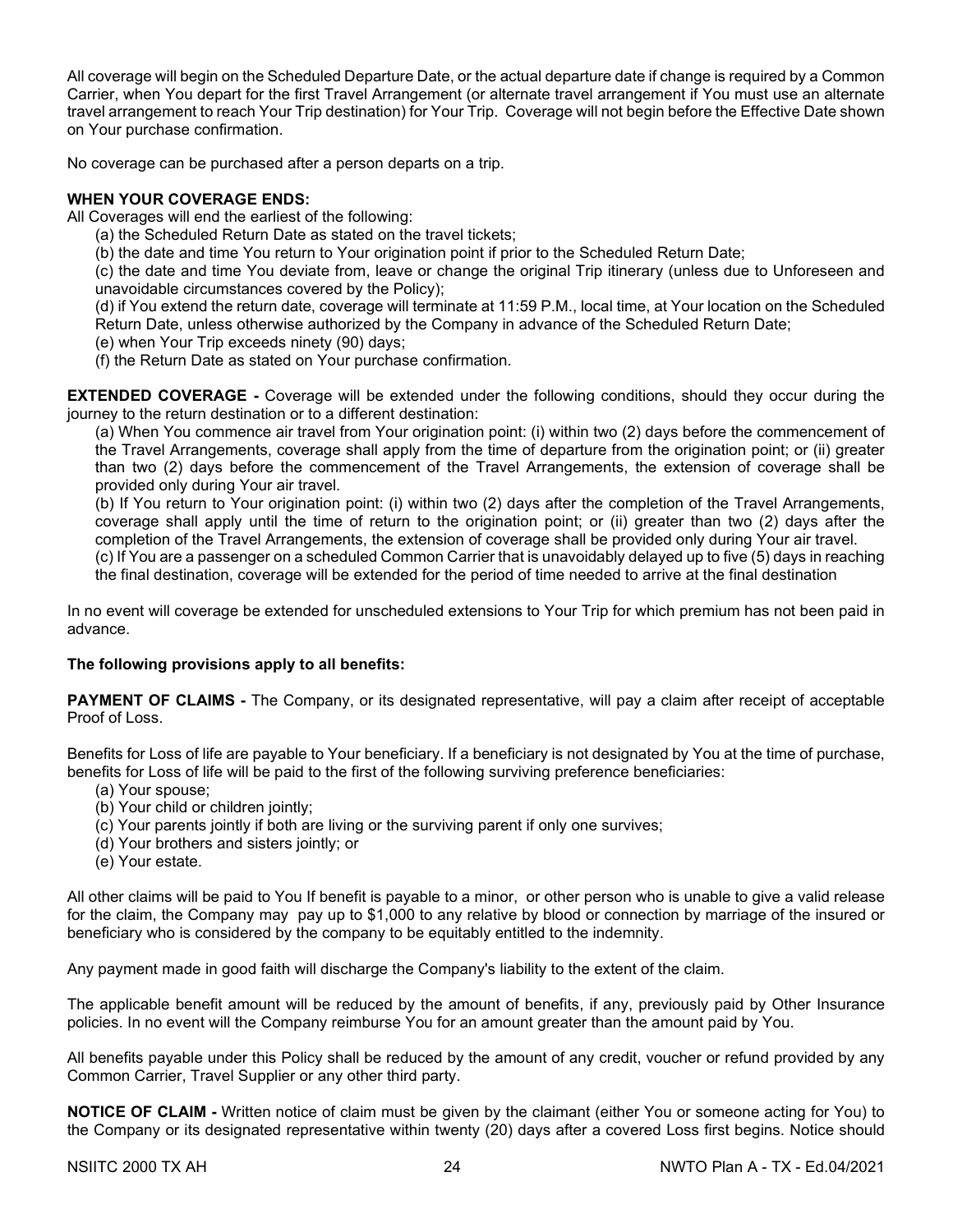include Your name and the Plan number. Notice should be sent to the Company's administrative office, at the address shown on the cover page of the Policy, or to the Company's designated representative.

**PROOF OF LOSS -** You have ninety-one (91) days from the date of Your loss to submit Your claim to the Company, except as otherwise provided by law.

Within fifteen (15) business days after the Company receive of notice of a claim the Company will:

- acknowledge receipt of the claim (If acknowledgement of the claim is not made, in writing, the Company will make a record of the date, means, and content of the acknowledgement.)
- commence any investigation of the claim; and
- request from You all items, statements, and forms that the Company reasonably believes, at that time, will be required from You. Additional requests may be made if during the investigation of the claim such additional requests are necessary.

The Company will notify You in writing of the acceptance or rejection of a claim no later than fifteen (15) business days after the Company receive all required Proofs of Loss. If the Company reject the claim, the Company will tell You the reasons for the rejection. If the Company is unable to accept or reject the claim within fifteen (15) business days after the Company receives all Proof of Loss required, the Company will notify You within the fifteen (15) business-day period and tell You why the Company needs additional time to investigate the claim. If the Company require additional time to investigate Your claim, the Company will notify You if the Company accepts or rejects the claim no later than forty-five (45) business days after the Company request additional time to investigate the claim.

Except as otherwise provided, if the Company delays payment of a claim for more than sixty (60) business days following receipt of all required Proof of Loss, the Company will pay the amount of the claim plus eighteen percent (18%) interest per year along with reasonable attorney fees. If a lawsuit is filed, such attorney fees shall be taxed as part of the costs in the case.

**PHYSICAL EXAMINATION AND AUTOPSY -** The Company, or its designated representative, at its own expense, have the right to have You examined as often as necessary while a claim is pending. The Company, or its designated representative, also has the right to have an autopsy made unless prohibited by law.

**EXAMINATION UNDER OATH** – The Company, or its designated representative, at its own expense, have the right to have You questioned under oath as often as necessary while a claim is pending.

**TIME OF PAYMENT OF CLAIMS -** Indemnities payable under this Policy for any loss other than loss for which this Policy provides any periodic payment, will be paid immediately on receipt of due written proof of the loss.

**ENTIRE CONTRACT** - This Policy, including the endorsements and the attached papers, if any, constitutes the entire contract of insurance. A change in this Policy is not valid until the change is approved by an executive officer of the insurer and unless the approval is endorsed on or attached to the Policy. An agent does not have authority to change this Policy or to waive any of its provisions.

**CLAIM FORMS**: When the Company receive a notice of claim, the Company will provide claim forms to the claimant to file a Proof of Loss. If the forms are not provided by the sixteenth (16<sup>th</sup>) day after the date of the notice of claim, the claimant can satisfy the proof of loss requirement by sending the Company or the Company's authorized designee a written statement of the occurrence, nature and extent of the loss within the time allowed for filing proof of loss under this Policy.

#### **COVERAGES**

No Coverage is intended to duplicate or overlap any other Coverage or benefit provided under this Policy. Should there be an inadvertent duplication of benefit or coverage, the Company will only provide payable benefits under the Coverage with the highest Maximum Benefit or largest scope of coverage subject to any applicable sub-limits.

#### **ACCIDENTAL DEATH AND DISMEMBERMENT**

The Company will pay the percentage of the Principal Sum shown in the Table of Losses when You, as a result of an Accidental Injury occurring during the Trip, sustain a Loss shown in the Table below. The Loss must occur within three hundred sixty-five (365) days after the date of the Accident causing the Loss.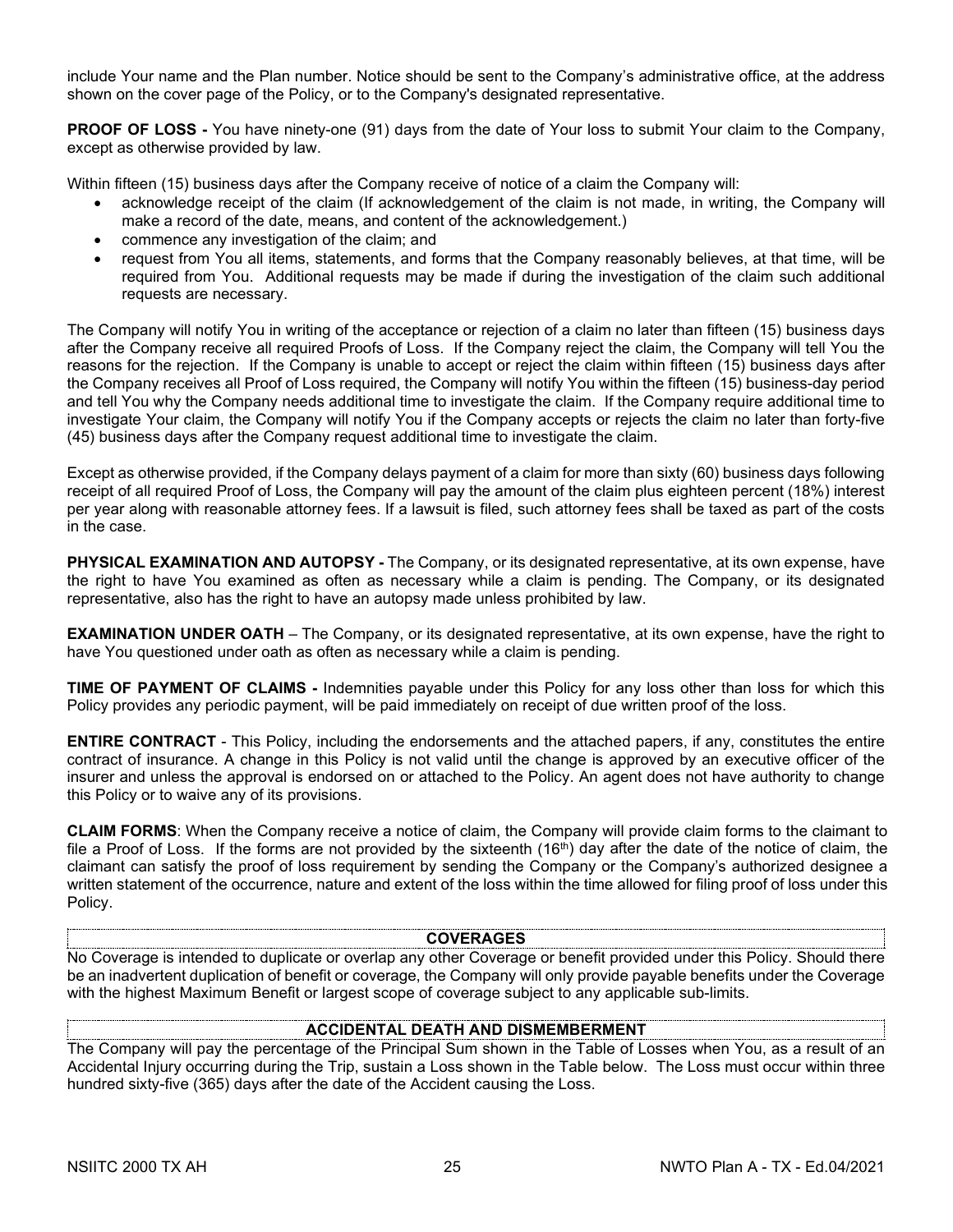The Principal Sum is shown on the Schedule of Benefits.

If more than one Loss is sustained as the result of an Accident, the amount payable shall be the largest amount of a sustained Loss shown in the Table of Losses.

| <b>TABLE OF LOSSES</b>                   |                              |  |  |
|------------------------------------------|------------------------------|--|--|
| Loss of:                                 | Percentage of Principal Sum: |  |  |
| Life                                     | 100%                         |  |  |
| Both hands or both feet                  | 100%                         |  |  |
| Sight of both eyes                       | 100%                         |  |  |
| One hand and one foot                    | 100%                         |  |  |
| Either hand or foot and sight of one eye | 100%                         |  |  |
| Either hand or foot                      | 50%                          |  |  |
| Sight of one eye                         | 50%                          |  |  |
| Speech and hearing in both ears          | 100%                         |  |  |
| Speech                                   | 50%                          |  |  |
| Hearing in both ears                     | 50%                          |  |  |
| Thumb and index finger of same hand      | 25%                          |  |  |

"Loss" with regard to:

- 1. hand or foot, means actual complete severance through and above the wrist or ankle joints; and
- 2. eye means an entire and irrecoverable Loss of sight;
- 3. speech or hearing means entire and irrecoverable Loss of speech or hearing of both ears; and
- 4. thumb and index finger mean actual severance through or above the joint that meets the finger at the palm.

#### EXPOSURE

The Company will pay benefits for covered Losses that result from You being unavoidably exposed to the elements due to an Accident. The Loss must occur within three hundred sixty-five (365) days after the event that caused the exposure.

#### DISAPPEARANCE

The Company will pay benefits for Loss of life if Your body cannot be located within three hundred sixty-five (365) days after Your disappearance due to an Accident.

## **EMERGENCY ACCIDENT AND SICKNESS MEDICAL EXPENSE**

The Company will reimburse benefits up to the Maximum Benefit shown on the Schedule of Benefits, subject to any applicable sub-limits, if You incur Covered Medical Expenses for Necessary Treatment of an Accidental Injury or a Sickness that occurs during the Trip.

Covered Medical Expenses are limited to the list below:

- (a) the services of a Physician;
- (b) charges for Hospital confinement and use of operating rooms; Hospital or ambulatory medical-surgical center services. This will also include expenses for a Cruise ship cabin or hotel room, not already included in the cost of Your Trip, if recommended as a substitute for a Hospital room for recovery from an Accidental Injury or a Sickness;
- (c) charges for anesthetics (including administration); x-ray examinations or treatments, and laboratory tests;
- (d) ambulance service;
- (e) drugs, medicines and therapeutic services.

The Company will pay benefits up to the Maximum Benefit shown on the Schedule of Benefits, subject to any applicable sub-limits, for dental Necessary Treatment for Accidental Injury to Sound Natural Teeth. Both the Accidental Injury and the dental Necessary Treatment must occur during the Trip.

The Company will not pay benefits in excess of reasonable and customary charges. The Company will not cover any expenses provided by another party at no cost to You, or already included within the cost of the Trip.

If You are hospitalized due to an Accidental Injury or a Sickness, which first occurs during the Trip, beyond the Scheduled Return Date, coverage will be extended for up to ninety (90) days, or until You are released from the Hospital or until You have exhausted the Maximum Benefits payable under this coverage, whichever occurs first.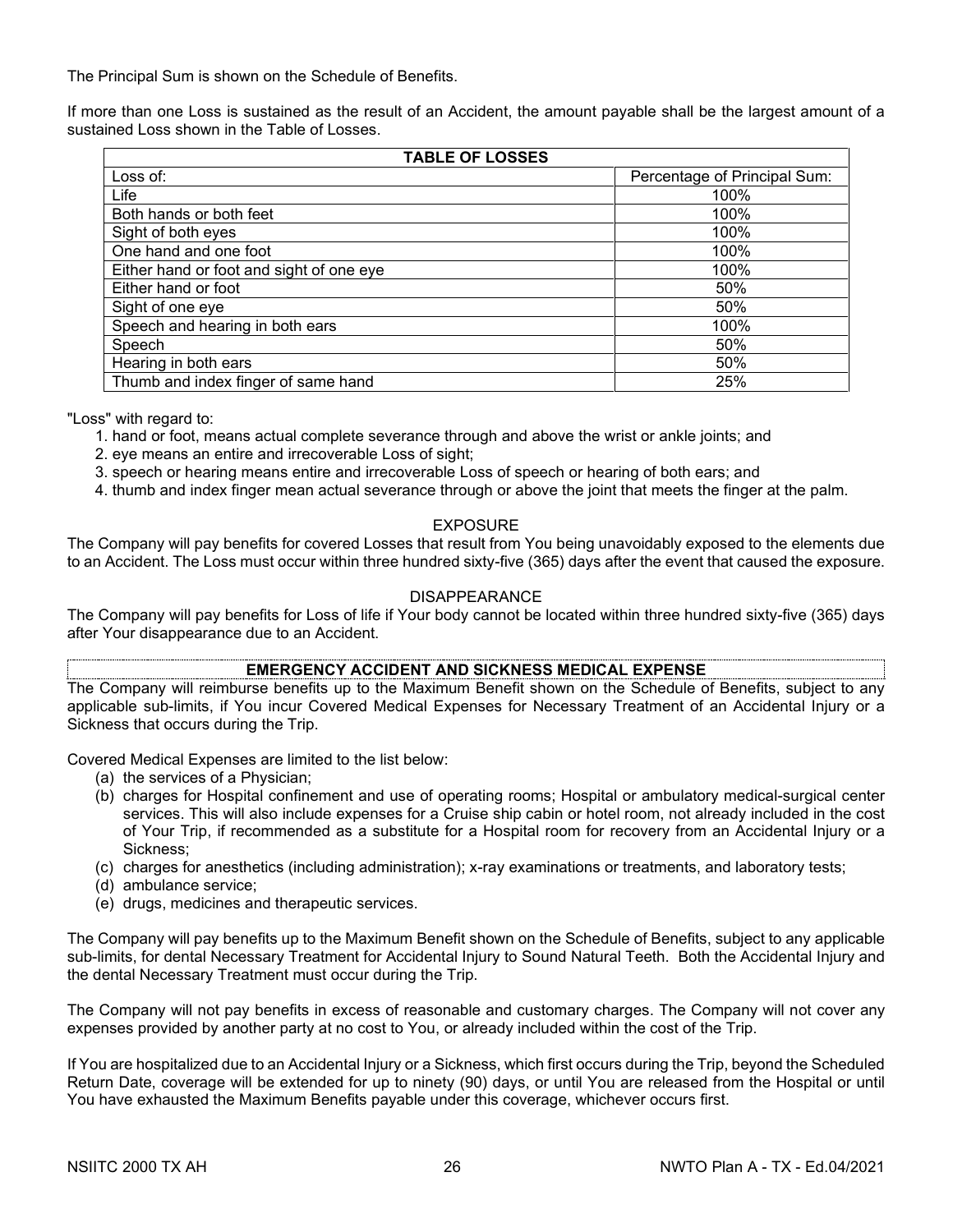#### **EMERGENCY EVACUATION**

The Company will pay benefits for Covered Evacuation Expenses incurred, up to the Maximum Benefit shown on the Schedule of Benefits, subject to any applicable sub-limits, if an Accidental Injury or Sickness commencing during the course of the Trip results in Your necessary Emergency Evacuation. An Emergency Evacuation must be ordered by a Physician who certifies that the severity of Your Accidental Injury or Sickness warrants Your Emergency Evacuation and verified and arranged by the Travel Assistance Company.

Emergency Evacuation means:

- (a) Your medical condition warrants immediate Transportation from the Hospital where You are first taken when injured or sick to the nearest Hospital where appropriate medical treatment can be obtained;
- (b) after being treated at a local Hospital, Your medical condition warrants Transportation to Your Home where You reside, to obtain further medical treatment or to recover; or
- (c) both (a) and (b), above.

Covered Evacuation Expenses are reasonable and customary expenses for necessary Transportation, related medical services and medical supplies incurred in connection with Your Emergency Evacuation. All Transportation arrangements made for evacuating You must be by the most direct and economical route possible. Expenses for Transportation must be:

- (a) recommended by the attending Physician;
- (b) required by the standard regulations of the conveyance transporting You; and
- (c) authorized in advance by the Company or its authorized Travel Assistance Company and arranged by the Company's authorized Travel Assistance Company.

Notwithstanding the forgoing, in the event the Emergency Evacuation services are not arranged by the Company's authorized Travel Assistance Company, the Company, in its sole discretion, may elect to evaluate the need for the Emergency Evacuation and provide limited reimbursement for the portion of the expenses related to such Emergency Evacuation as would have been authorized by Company's authorized Travel Assistance Company.

Transportation of Minor Children: If You are expected to be in the Hospital following a covered Emergency Evacuation, or pass away during the Trip, the Company will return Your unattended minor child(ren) (under the age of eighteen (18)) who is/are accompanying You on the scheduled Trip, to the domicile of a person nominated by You or Your next of kin with an attendant if necessary.

#### Hospital Companion:

Transportation to Join You: If You are traveling alone and are in a Hospital alone for more than seven (7) consecutive days or if the attending Physician certifies that due to Your Accidental Injury or Sickness, You will be required to stay in the Hospital for more than seven (7) consecutive days, upon request the Company will bring a person, chosen by You, for a single visit to and from Your bedside provided that repatriation is not imminent.

Transportation services are provided if authorized in advance and arranged by the Company or the Company's Travel Assistance Company and are limited to necessary Economy Fares less the value of applied credit from unused travel tickets, if applicable.

Transportation means any Common Carrier, or other land, water or air conveyance, required for an Emergency Evacuation and includes air ambulances, land ambulances and private motor vehicles.

The Company will not cover any expenses provided by another party at no cost to You, or already included within the cost of the Trip.

#### **LIMITATIONS AND EXCLUSIONS**

#### **The following exclusions apply to: Accidental Death & Dismemberment, Emergency Accident and Sickness Medical Expense:**

Loss caused by or resulting from:

1. Pre-Existing Conditions, as defined in the Definitions section;

- The Pre-Existing Condition exclusion will be waived provided:
	- (a) Your premium is received within the Time Sensitive Period; and
	- (b) You insure all pre-paid Trip costs that are subject to cancellation penalties or restrictions, and also insure the cost of any subsequent arrangements (or any other arrangements not made through Your travel agent) added prior to Your Trip; and
	- (c) You are medically able to travel on Your Effective Date.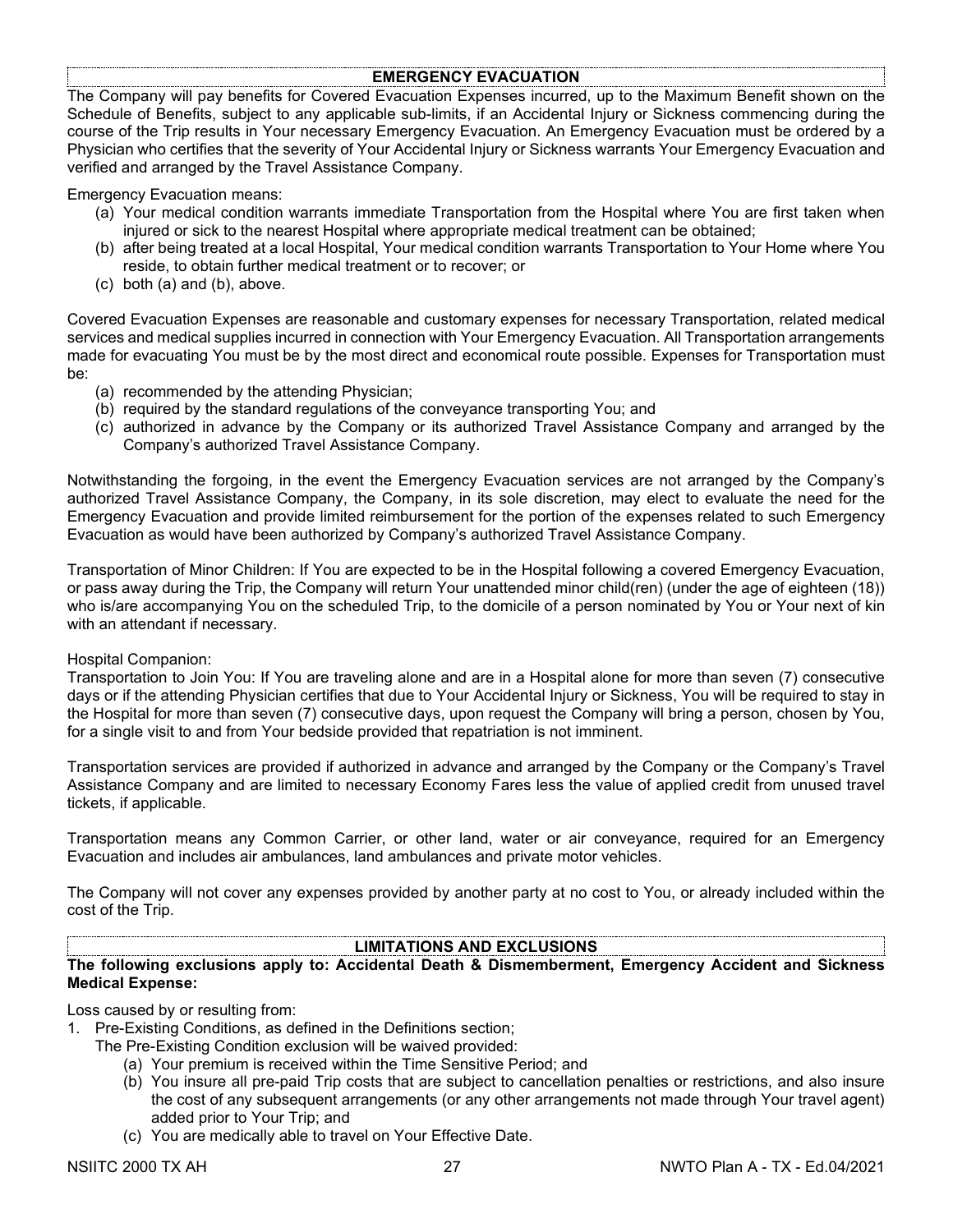- 2. suicide, attempted suicide or any intentionally self-inflicted injury while sane or insane, unless the loss results in the death of a non-traveling Family Member;
- 3. intentionally self-inflicted injuries;
- 4. war, invasion, acts of foreign enemies, hostilities between nations (whether declared or not), civil war. This exclusion does not apply if You are an innocent bystander to these events;
- 5. participation in any military maneuver or training exercise, or any Loss starting while You are in the service of the armed forces of any country. Orders to active military service for training purposes of two months or less will not constitute service in the armed forces. Upon notice to the Company of entering the armed forces, the Company will return to You pro-rata any premium paid, less any benefits paid, for any period during which You are in such service;
- 6. piloting or learning to pilot or acting as a member of the crew of any aircraft;
- 7. mental, emotional or functional disorder without demonstrable organic disease;
- 8. participation as an athlete in professional sports;
- 9. being under the influence of drugs or intoxicants, unless prescribed and used in accordance with the instructions provided by a Physician, unless results in the death of a non-traveling Family Member;
- 10. intentional commission of or the attempt to commit any dishonest or fraudulent act, or criminal activity (as defined in the jurisdiction where the loss occurred);
- 11. Participation in Bodily Contact Sports, Extreme Sports, Interscholastic Sports or Intramural Sports;
- 12. dental treatment except as a result of an injury to Sound Natural Teeth except as explicitly offered under Emergency Accident and Sickness Medical Expense;
- 13. any non-emergency treatment or surgery, routine physical examinations, hearing aids, eye glasses or contact lenses;
- 14. pregnancy and childbirth (except for Complications of Pregnancy) except if Hospitalized;
- 15. curtailment or delayed return for other than covered reasons;
- 16. traveling for the purpose of securing medical treatment;
- 17. services not shown as covered;
- 18. directly or indirectly, the actual, alleged or threatened discharge, dispersal, seepage, migration, escape, release or exposure to any hazardous biological, chemical, nuclear radioactive material, gas, matter or contamination. This exclusion does not apply when the Insured is an innocent bystander;
- 19. confinement or treatment in a government Hospital; however, the United States government may recover or collect benefits under certain conditions;
- 20. services and/or supplies that do not meet the definition of Necessary Treatment;
- 21. care or treatment for which compensation is payable under Worker's Compensation Law, any Occupational Disease law; the 4800 Time Benefit plan or similar legislation;
- 22. care or treatment that is payable under any Other Insurance policy;
- 23. Accidental Injury or Sickness when traveling against the advice of a Physician;
- 24. cosmetic surgery or reconstructive surgery;
- 25. canyoning or canyoneering (traveling in canyons using a variety of techniques that may include walking, scrambling, climbing, jumping, abseiling and/or swimming);
- 26. a Loss that results from an illness, disease, or other condition, event or circumstance that occurs at a time when Your coverage is not in effect.

#### **The following exclusions apply to Emergency Evacuation:**

Loss caused by or resulting from:

- 1. war, invasion, acts of foreign enemies, hostilities between nations (whether declared or not), civil war. This exclusion does not apply if You are an innocent bystander to these events;
- 2. participation in any military maneuver or training exercise, or any Loss starting while You are in the service of the armed forces of any country. Orders to active military service for training purposes of two months or less will not constitute service in the armed forces. Upon notice to the Company of entering the armed forces, the Company will return to You pro-rata any premium paid, less any benefits paid, for any period during which You are in such service;
- 3. piloting or learning to pilot or acting as a member of the crew of any aircraft;
- 4. participation as an athlete in professional sports, amateur sports, Interscholastic Sports or Intramural Sports;
- 5. participating in Bodily Contact Sports or Extreme Sports;
- 6. traveling for the purpose of securing medical treatment;
- 7. directly or indirectly, the actual, alleged or threatened discharge, dispersal, seepage, migration, escape, release or exposure to any hazardous biological, chemical, nuclear radioactive material, gas, matter or contamination;
- 8. services and/or supplies that do not meet the definition of Necessary Treatment;
- 9. cosmetic surgery except for: reconstructive surgery incidental to or following surgery for trauma, or infection or other covered disease of the part of the body reconstructed, or to treat a congenital malformation of a child;
- 10. canyoning or canyoneering (traveling in canyons using a variety of techniques that may include walking, scrambling, climbing, jumping, abseiling and/or swimming).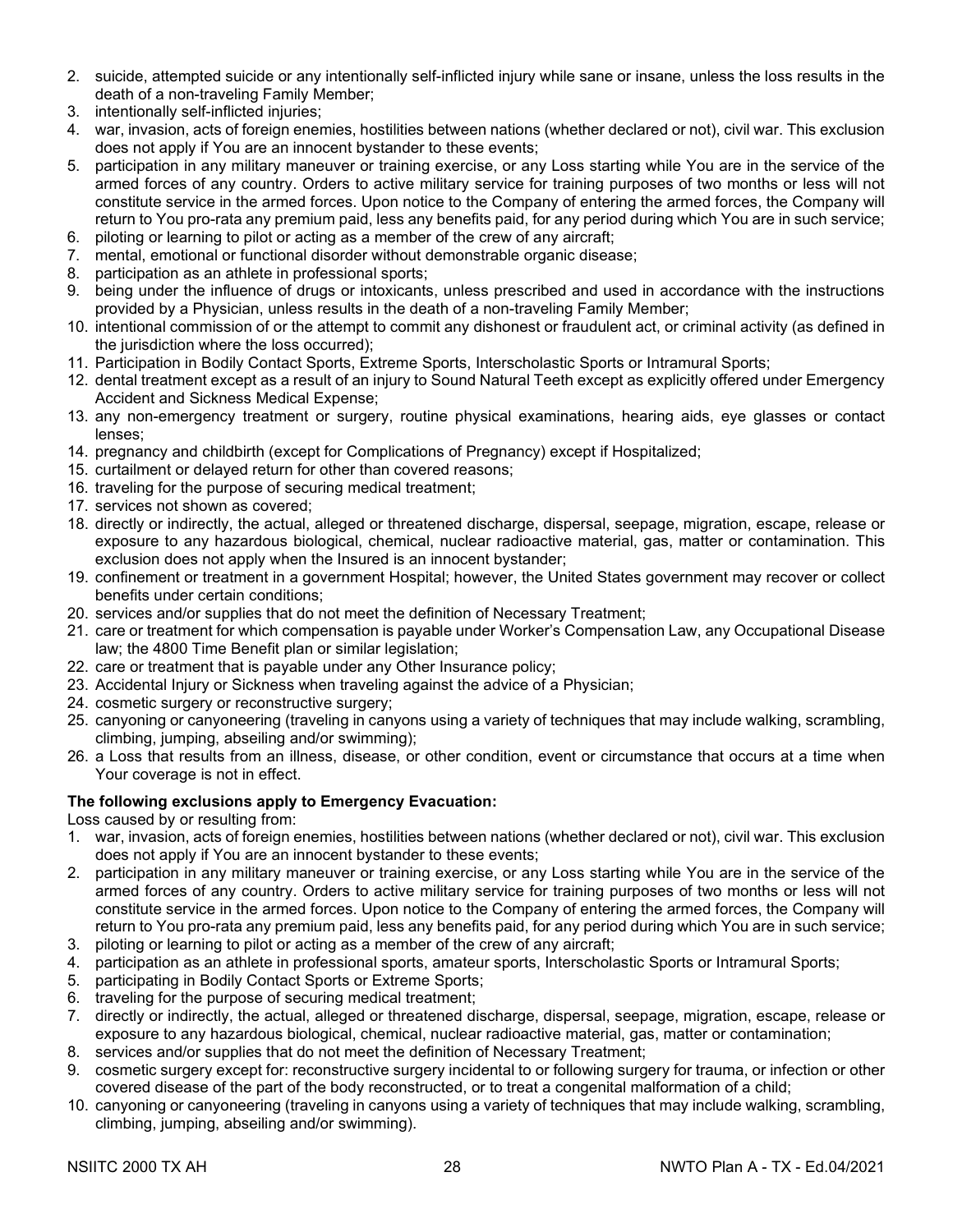# **Texas Notice**

| Have a complaint or need help?                                                                                                                                                          | ¿Tiene una queja o necesita ayuda?                                                                                                                                                                                                                           |
|-----------------------------------------------------------------------------------------------------------------------------------------------------------------------------------------|--------------------------------------------------------------------------------------------------------------------------------------------------------------------------------------------------------------------------------------------------------------|
| If you have a problem with a claim or your<br>premium, call your insurance company first. If<br>you can't work out the issue, the Texas<br>Department of Insurance may be able to help. | Si tiene un problema con una reclamación o con su<br>prima de seguro, llame primero a su compañía de<br>seguros. Si no puede resolver el problema, es<br>posible que el Departamento de Seguros de Texas<br>(Texas Department of Insurance, por su nombre en |
| Even if you file a complaint with the Texas<br>Department of Insurance, you should also file                                                                                            | inglés) pueda ayudar.                                                                                                                                                                                                                                        |
| a complaint or appeal through your insurance<br>company. If you don't, you may lose your right<br>to appeal.                                                                            | Aun si usted presenta una queja ante el<br>Departamento de Seguros de Texas, también<br>debe presentar una queja a través del proceso de<br>quejas o de apelaciones de su compañía de                                                                        |
| <b>Nationwide Mutual Insurance Company</b><br>To get information or file a complaint with your<br>insurance company:                                                                    | seguros. Si no lo hace, podría perder su derecho<br>para apelar.                                                                                                                                                                                             |
| Call Toll free: 1-877-669-6877                                                                                                                                                          | <b>Nationwide Mutual Insurance Company</b>                                                                                                                                                                                                                   |
| Mail: One Nationwide Plaza<br>Columbus, OH 43215                                                                                                                                        | Para obtener información o para presentar una<br>queja ante su compañía de seguros:<br>Llame a Teléfono gratuito: 1-877-669-6877                                                                                                                             |
| The Texas Department of Insurance<br>To get help with an insurance question or file a<br>complaint with the state:                                                                      | Dirección postal: One Nationwide Plaza<br>Columbus, OH 43215                                                                                                                                                                                                 |
| Call with a question: 1-800-252-3439<br>File a complaint: www.tdi.texas.gov<br>Email: ConsumerProtection@tdi.texas.gov<br>Mail: MC 111-1A, P.O. Box 149091, Austin,                     | El Departamento de Seguros de Texas<br>Para obtener ayuda con una pregunta relacionada<br>con los seguros o para presentar una queja ante<br>el estado:                                                                                                      |
| TX 78714-9091                                                                                                                                                                           | Llame con sus preguntas al: 1-800-252-3439<br>Presente una queja en: www.tdi.texas.gov                                                                                                                                                                       |
| <b>ATTACH THIS NOTICE TO YOUR POLICY:</b>                                                                                                                                               | Correo electrónico:                                                                                                                                                                                                                                          |
| This notice is for information only and does                                                                                                                                            | ConsumerProtection@tdi.texas.gov                                                                                                                                                                                                                             |
| not become a part or condition of the attached<br>document.                                                                                                                             | Dirección postal: MC 111-1A, P.O. Box 149091,<br>Austin, TX 78714-9091                                                                                                                                                                                       |
|                                                                                                                                                                                         | <b>ADJUNTE ESTE AVISO A SU PÓLIZA:</b>                                                                                                                                                                                                                       |
|                                                                                                                                                                                         | Este aviso es solamente para propósitos                                                                                                                                                                                                                      |
|                                                                                                                                                                                         | informativos y no se convierte en parte o en<br>condición del documento adjunto.                                                                                                                                                                             |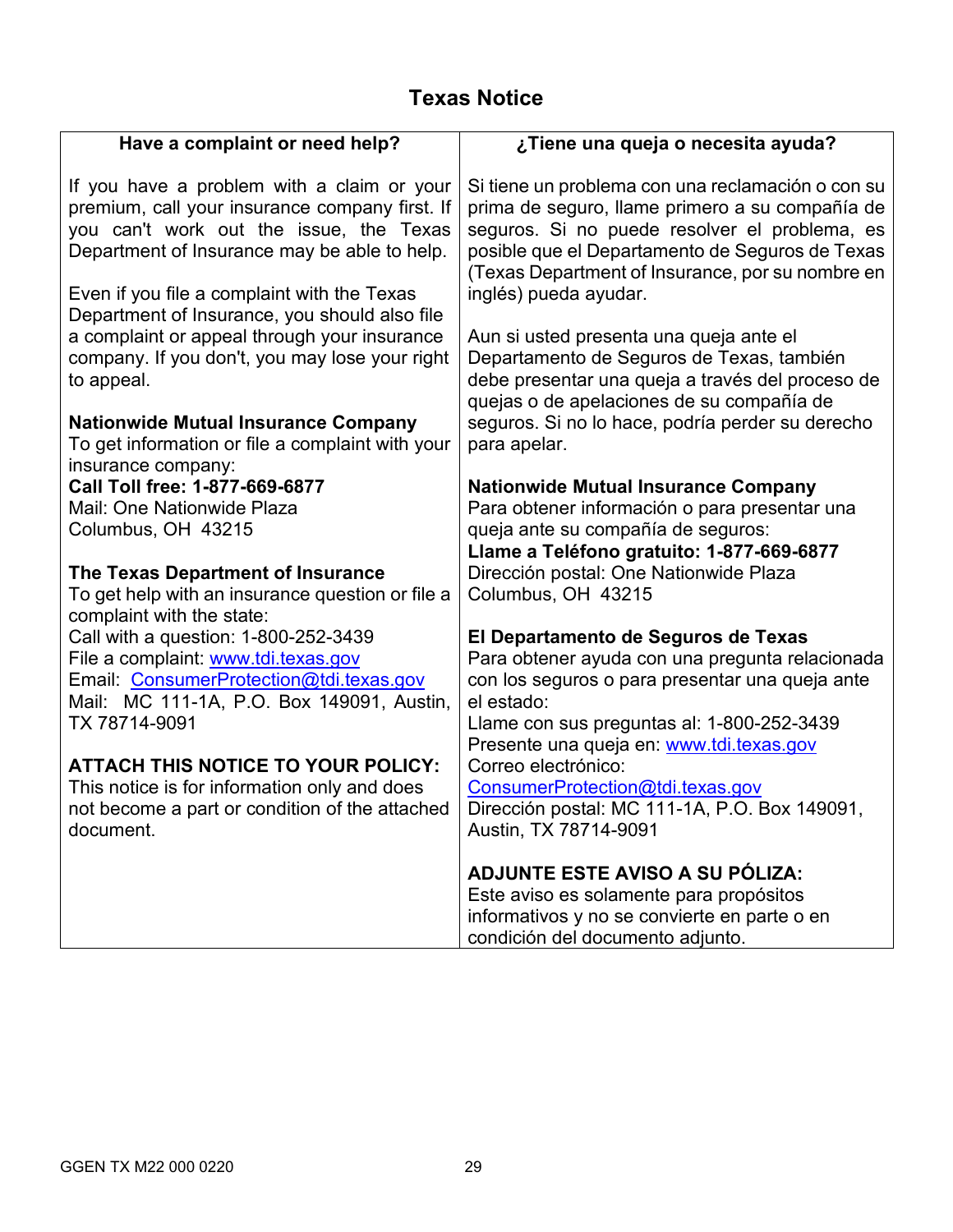

**FACTS**

# **WHAT DOES NATIONWIDE DO WITH YOUR PERSONAL INFORMATION?**

| Why?  | Financial companies choose how they share your personal information. Federal and state law       |
|-------|--------------------------------------------------------------------------------------------------|
|       | gives consumers the right to limit some but not all sharing. Federal and state law also requires |
|       |                                                                                                  |
|       | us to tell you how we collect, share, and protect your personal information. Please read this    |
|       | notice carefully to understand what we do.                                                       |
| What? | The types of personal information we collect and share depend on the product or service you      |
|       | have with us. This information can include:                                                      |
|       | Social Security number, government issued identification, and contact                            |
|       | information                                                                                      |
|       | Policy, account, and contract information                                                        |
|       | Credit reports and other consumer reports                                                        |
| How?  | All financial companies need to share customers' personal information to run their everyday      |
|       | business. In the section below, we list the reasons financial companies can share their          |
|       |                                                                                                  |
|       | customers' personal information; the reasons Nationwide chooses to share; and whether you can    |
|       | limit this sharing.                                                                              |

| Reasons we can share your personal information                      | Does Nationwide share? | Can you limit this<br>sharing? |
|---------------------------------------------------------------------|------------------------|--------------------------------|
| For our everyday business purposes— such as to process your         | Yes                    | N <sub>0</sub>                 |
| transactions, maintain your account(s), respond to court orders and |                        |                                |
| legal investigations, or report to credit bureaus                   |                        |                                |
| For our marketing purposes— to offer our products and services      | Yes                    | N <sub>0</sub>                 |
| to you                                                              |                        |                                |
| For joint marketing with other financial companies                  | <b>Yes</b>             | N <sub>0</sub>                 |
| For our affiliates' everyday business purposes— information         | Yes                    | N <sub>0</sub>                 |
| about your transactions and experiences                             |                        |                                |
| For our affiliates' everyday business purposes— information         | Yes                    | Yes                            |
| about your creditworthiness                                         |                        |                                |
| For our affiliates to market to you                                 | <b>Yes</b>             | Yes                            |
| For nonaffiliates to market to you                                  | Yes                    | Yes                            |

| To limit our | Call us toll free at 1-866-280-1809 and our menu will prompt you through your choices.                                                                                                                                                                                                                                                                                           |
|--------------|----------------------------------------------------------------------------------------------------------------------------------------------------------------------------------------------------------------------------------------------------------------------------------------------------------------------------------------------------------------------------------|
| sharing      | If you have previously opted out, your preference remains on file and you do not need to opt<br>out again.                                                                                                                                                                                                                                                                       |
|              | Please have your account or policy number handy when you call.<br>Please note: If you are a <i>new</i> customer, we can begin sharing your information 30 days from the<br>date we sent this notice. When you are no longer our customer, we continue to share your<br>information as described in this notice. However, you can contact us at any time to limit our<br>sharing. |
|              | 1-800-753-1000                                                                                                                                                                                                                                                                                                                                                                   |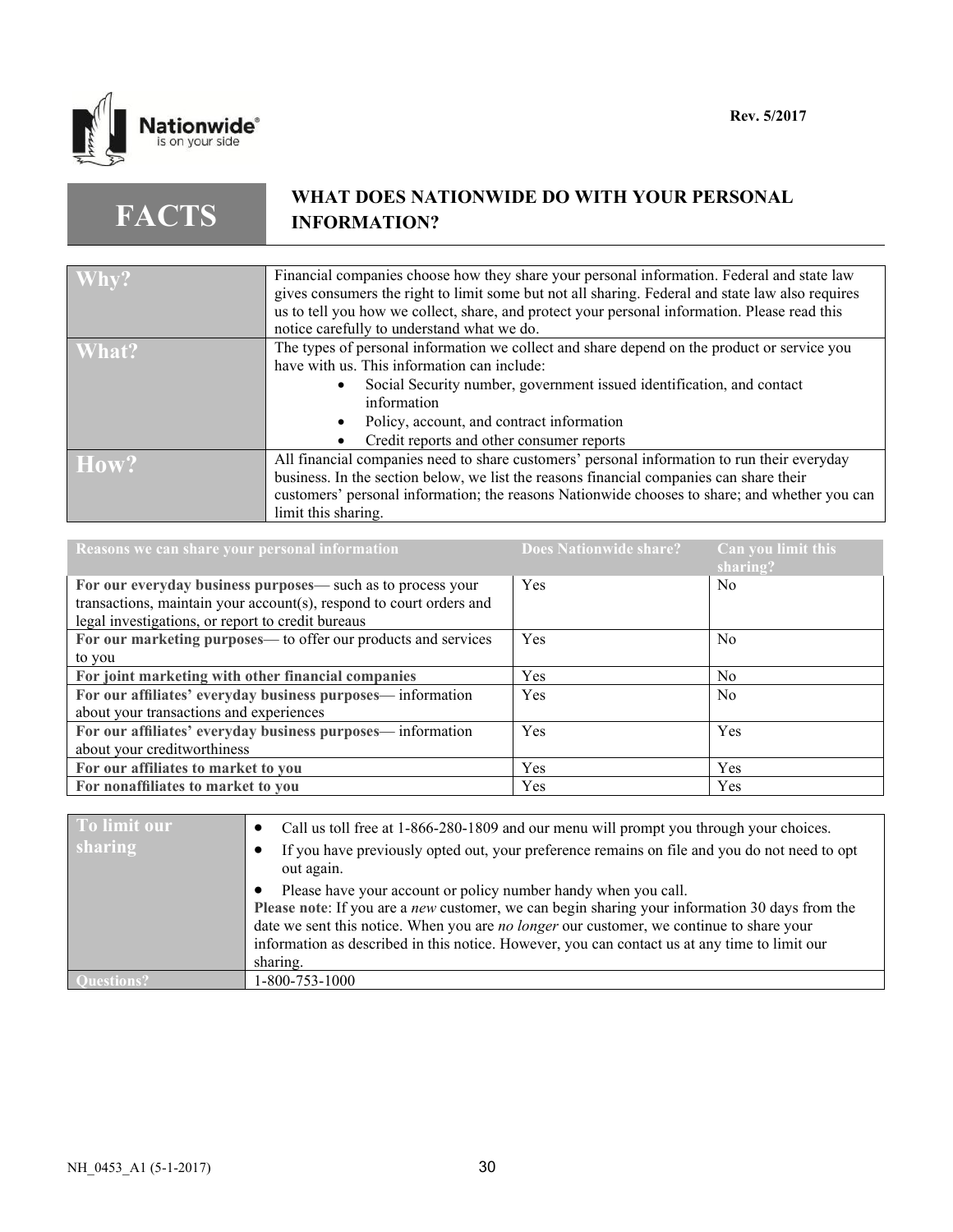| Who we are                                                                            |                                                                                                                                                                                                                                                                                                           |  |
|---------------------------------------------------------------------------------------|-----------------------------------------------------------------------------------------------------------------------------------------------------------------------------------------------------------------------------------------------------------------------------------------------------------|--|
| Who is providing this notice?                                                         | Nationwide Life Insurance Company                                                                                                                                                                                                                                                                         |  |
| <b>What we do</b>                                                                     |                                                                                                                                                                                                                                                                                                           |  |
| How does Nationwide protect my personal<br>information?                               | To protect your personal information from unauthorized access and use, we<br>use security measures that comply with federal and state law. These measures<br>include computer safeguards and secured files and buildings. We limit access<br>to your information to those who need it to do their job.    |  |
| How does Nationwide collect my personal                                               | We collect your personal information, for example, when you:                                                                                                                                                                                                                                              |  |
| information?                                                                          | Apply for insurance<br>$\bullet$                                                                                                                                                                                                                                                                          |  |
|                                                                                       | Make a payment or file a claim<br>٠                                                                                                                                                                                                                                                                       |  |
|                                                                                       | Conduct business with us<br>We also collect your personal information from others, such as credit bureaus,<br>affiliates, or other companies.                                                                                                                                                             |  |
| Why can't I limit all sharing?                                                        | Federal and state law gives you the right to limit only:                                                                                                                                                                                                                                                  |  |
|                                                                                       | Sharing for affiliates' everyday business purposes—information about<br>٠<br>your creditworthiness;                                                                                                                                                                                                       |  |
|                                                                                       | Affiliates from using your information to market to you; and<br>$\bullet$                                                                                                                                                                                                                                 |  |
|                                                                                       | Sharing for nonaffiliates to market to you.<br>$\bullet$                                                                                                                                                                                                                                                  |  |
|                                                                                       | State laws and individual companies may give you additional rights to limit<br>sharing. See below for more information.                                                                                                                                                                                   |  |
| What happens when I limit sharing for an<br>account I hold jointly with someone else? | Your choices will apply to everyone on your account.                                                                                                                                                                                                                                                      |  |
| <b>Definitions</b>                                                                    |                                                                                                                                                                                                                                                                                                           |  |
| <b>Affiliates</b>                                                                     | Companies related by common ownership or control. They can be financial<br>and nonfinancial companies. These companies include Nationwide Life<br>Insurance Company, Nationwide Bank, and Nationwide Property and Casualty<br>Insurance Company. Visit nationwide.com for a list of affiliated companies. |  |
| <b>Nonaffiliates</b>                                                                  | Companies not related by common ownership or control. They can be                                                                                                                                                                                                                                         |  |
|                                                                                       | financial and nonfinancial companies.                                                                                                                                                                                                                                                                     |  |
| <b>Joint marketing</b>                                                                | A formal agreement between nonaffiliated financial companies that together                                                                                                                                                                                                                                |  |
|                                                                                       | market financial products or services to you.                                                                                                                                                                                                                                                             |  |
| <b>Other important information</b>                                                    |                                                                                                                                                                                                                                                                                                           |  |

**California Residents:** We currently do not share information we collect about you with affiliated or nonaffiliated companies for their marketing purposes. Therefore, you do not need to opt out.

**Nevada Residents**: You may request to be placed on our internal Do Not Call list. Send an email with your phone number to privacy@nationwide.com. You may request a copy of our telemarketing practices. For more on this Nevada law, contact Bureau of Consumer Protection, Office of the Nevada Attorney General, 555 E. Washington St., Suite 3900, Las Vegas, NV 89101; Phone number: 1-702-486-3132; email[: BCPINFO@ag.state.nv.us.](mailto:BCPINFO@ag.state.nv.us)

**Vermont Residents**: For Vermont customers only. We will not share your personal information for marketing purposes with the Nationwide family of companies or third parties without your authorization, except as permitted by law.

**AZ, CA, CT, GA, IL, ME, MA, MT, NV, NJ, NM, NC, ND, OH, OR, and VA Residents**: The Term "Information" means information we collect during an insurance transaction. We will not use your medical information for marketing purposes without your consent. We may share information with others, including insurance regulatory authorities, law enforcement, consumer reporting agencies, and insurance-support organizations without your prior authorization as permitted or required by law. Information we obtain from a report prepared by an insurance-support organization may be retained by that insurancesupport organization and disclosed to others.

#### **Accessing your information**

You can ask us for a copy of your personal information. Please send your request to the address below and have your signature notarized. This is for your protection so we may prove your identity. Please include your name, address, and policy number. You can change your personal information at Nationwide.com or by calling your agent. We can't change information that other companies, like credit agencies, provide to us. You'll need to ask them to change it.

**Co-ordinated Benefit Plans, LLC** Attn: Privacy Officer P.O. Box 26222, Tampa, FL 33623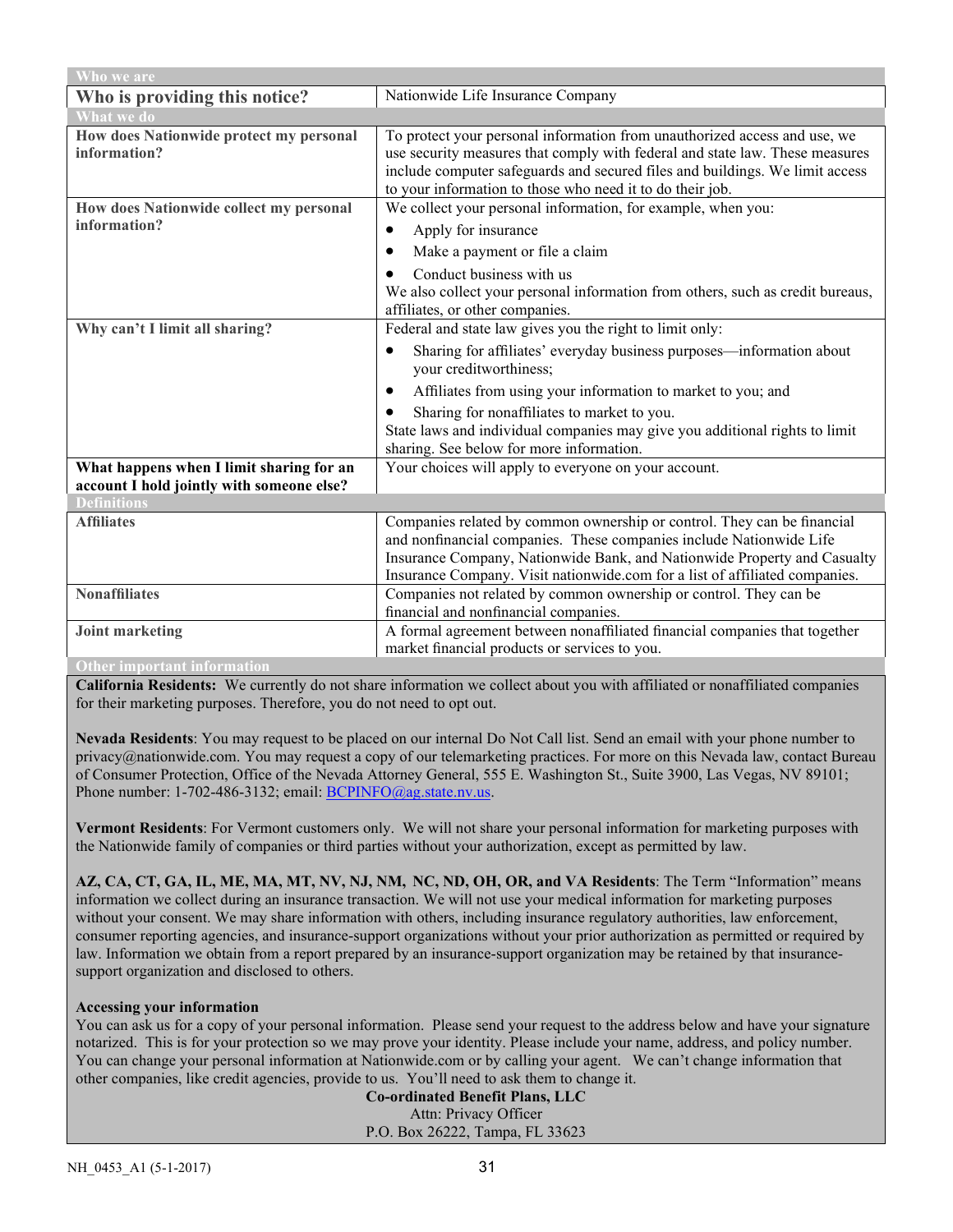# **Travel Assistance Program Description – Provided by On Call International**

#### **Emergency Transportation Services**

Emergency Medical Evacuation/Medically-Necessary Repatriation • Repatriation of Mortal Remains • Transportation after Stabilization • Visit by Family Member/Friend • Return of Dependent Children

#### **Travel Support Services**

Medical Monitoring • Hotel Arrangements for Convalescence • Medical and Dental Search and Referral • Advance of Emergency Medical Expenses • Assistance with Replacement Medication, Medical Devices, and Eyeglasses or Corrective Lenses • Transfer of Insurance Information and Medical Records • Assistance with Emergency Travel Arrangements • Interpretation/Translation • Locating Lost or Stolen Items • Emergency Cash Advance

#### **FOR 24/7 TRAVEL ASSISTANCE SERVICES ONLY**

CALL TOLL FREE: 855-226-1677 (within the United States and Canada)

> OR CALL COLLECT: 603-952-2042 (From all other locations)

# **Travel Assistance Services Details**

#### *Travel Support Services*

- Interpretation/Translation: Upon request, On Call will assist with telephone interpretation in all major languages. If you require ongoing or more complex translation services, On Call will refer you to local translators.
- Locating Lost or Stolen Items: On Call will assist in locating lost luggage, and help you coordinate the replacement of transportation tickets, travel documents or credit cards.
- Medical Monitoring: During the course of a medical emergency resulting from an accident or sickness, On Call will monitor your case to determine whether the care is adequate from a Western Medical perspective.
- Medical and Dental Search and Referral: On Call will assist you in finding physicians, dentists and medical facilities in the area where you are traveling.
- Advance of Emergency Medical Expenses: On Call will advance on-site emergency inpatient medical payments to secure admit or discharge upon receipt of satisfactory assignment of benefits from you, a family member or friend. Assignment of benefits allows Insurer to claim with the Insured's primary insurance when hospital refuses admission or discharge.
- Assistance with Replacement Medication, Medical Devices, and Eyeglasses or Corrective Lenses: On Call will arrange to fill a prescription that has been lost, forgotten, or requires a refill, subject to local law, whenever possible. On Call will also arrange for shipment of replacement eyeglasses/corrective lenses or medical devices. You are responsible for payments of all costs related to these services.
- Transfer of Insurance Information and Medical Records: Upon your request, On Call will help relay insurance information during your hospital admission and assist with transferring your medical information and records to your treating physician.
- Assistance with Vaccine and Blood Transfers: If based upon your physician's prescription, needed vaccines or blood products are not available locally, On Call will coordinate the transfer where possible and permissible by law. You are responsible for all expenses related to this service.

#### *Non-Insurance Personal Assistance Services*

These are Non-Insurance Services provided by On Call International:

- Pre-Trip Information: Upon request, On Call will provide information services such as: visa and passport requirements, health hazard advisories, currency exchange, inoculation and immunization requirements, temperature and weather conditions and embassy and consulate referrals.
- Interpretation/Translation: If during your Trip you need an interpretation, On Call will assist with telephone interpretation in all major languages. If you require ongoing or more complex translation services, On Call will refer you to local translators.
- Legal Referral/Bail: Upon request, On Call will provide you with referrals to a local lawyer. All costs associated with this service are your responsibility. In case of your incarceration, On Call will notify the proper embassy or consulate, arrange the receipt of funds from third party sources and locate an attorney and bail bonds, where permitted by law, with satisfactory guarantee of reimbursement from you, family member or friend. You are responsible for associated fees.
- Emergency Cash Advance: On Call will advance up to \$500 after satisfactory guarantee of reimbursement from you. Any fees associated with the transfer or delivery of funds are your responsibility.